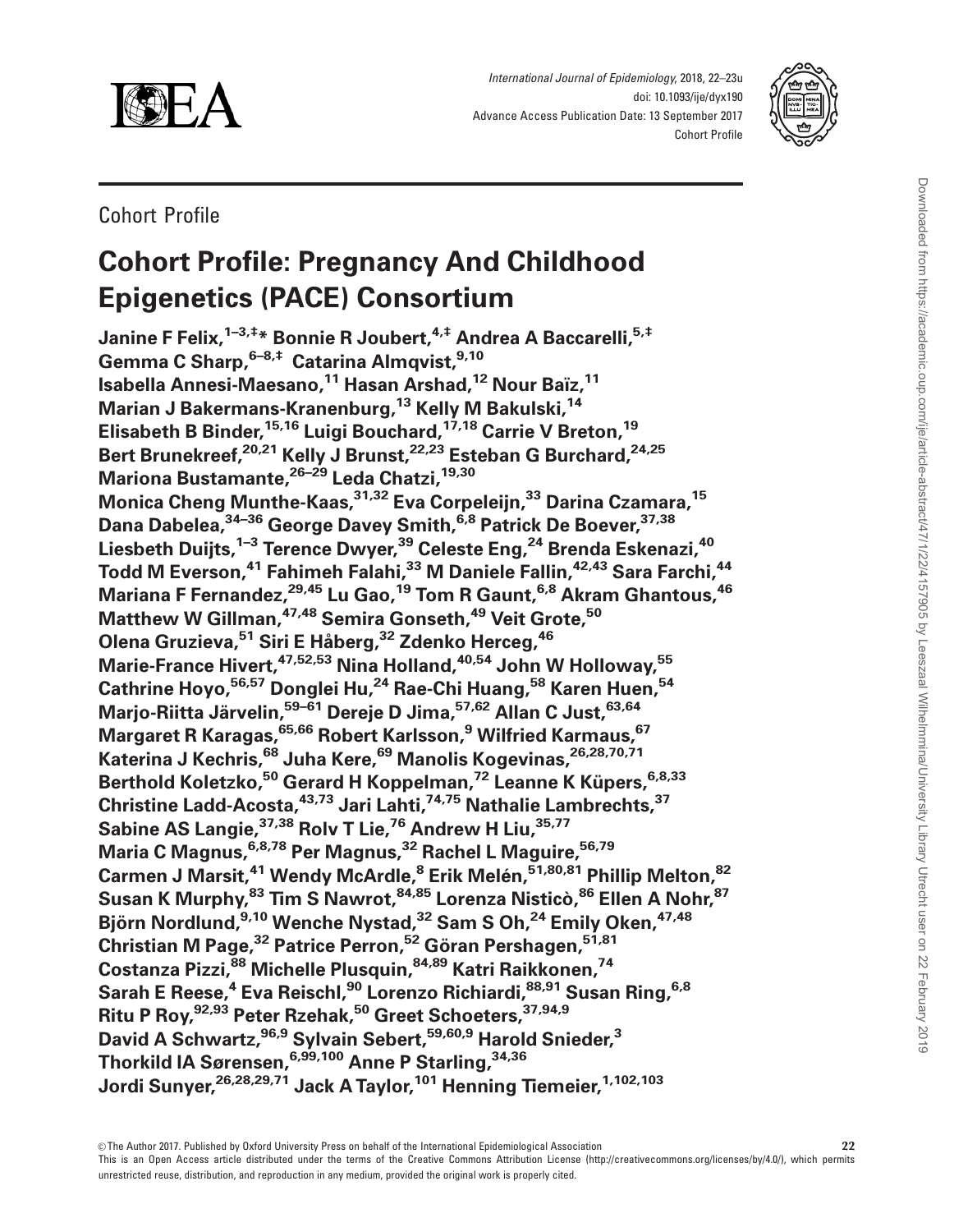Vilhelmina Ullemar,<sup>9</sup> Marina Vafeiadi,<sup>30</sup> Marinus H Van Ijzendoorn,<sup>13,104</sup> Judith M Vonk,<sup>105</sup> Annette Vriens,<sup>84</sup> Martine Vrijheid,<sup>26,28,29</sup> Pei Wang,<sup>106,107</sup> Joseph L Wiemels,<sup>108,109</sup> Allen J Wilcox,<sup>101</sup> Rosalind J Wright,<sup>110,111</sup> Cheng-Jian Xu,<sup>112,113</sup> Zongli Xu,<sup>101</sup> Ivana V Yang, 34,97 Paul Yousefi, 54 Hongmei Zhang, 67 Weiming Zhang,<sup>36,68</sup> Shanshan Zhao,<sup>4</sup> Golareh Agha,<sup>5,‡</sup> Caroline L Relton, $^{6,8,\ddag}$  Vincent WV Jaddoe $^{1\text{--}3,\ddag}$  and Stephanie J London<sup>4,‡\*</sup>

<sup>1</sup>Department of Epidemiology, <sup>2</sup>Department of Pediatrics, <sup>3</sup>Generation R Study Group Erasmus MC, University Medical Center Rotterdam, Rotterdam, The Netherlands, <sup>4</sup>National Institute of Environmental Health Sciences, National Institutes of Health, Department of Health and Human Services, Research Triangle Park, USA, <sup>5</sup>Department of Environmental Health Sciences, Columbia University Mailman School of Public Health, New York, NY, USA, <sup>6</sup>MRC Integrative Epidemiology Unit,  $^7$ School of Oral and Dental Sciences,  $^8$ School of Social and Community Medicine, University of Bristol, Bristol, UK, <sup>9</sup>Department of Medical Epidemiology and Biostatistics, Karolinska Institutet, Stockholm, Sweden, <sup>10</sup>Pediatric Allergy and Pulmonology Unit at Astrid Lindgren Children's Hospital, Karolinska University Hospital, Stockholm, Sweden, <sup>11</sup>Sorbonne Universités, UPMC Univ Paris 06, INSERM, Institut Pierre Louis d'Epidémiologie et de Santé Publique (IPLESP UMRS 1136), Epidemiology of Allergic and Respiratory diseases department (EPAR), Medical School Saint-Antoine, Paris, France, <sup>12</sup>Clinical and Experimental Sciences, Faculty of Medicine, University of Southampton, Southampton, UK, <sup>13</sup>Centre for Child and Family Studies, Leiden University, Leiden, The Netherlands, <sup>14</sup>Department of Epidemiology, School of Public Health, University of Michigan, Ann Arbor, USA, 15Department Translational Research in Psychiatry, Max-Planck-Institute of Psychiatry, Munich, Germany, <sup>16</sup>Department of Psychiatry and Behavioral Sciences, Emory University School of Medicine, Atlanta, GA, USA, <sup>17</sup>Department of Biochemistry, Université de Sherbrooke, Sherbrooke, QC, Canada, <sup>18</sup>ECOGENE-21 and Lipid Clinic, Chicoutimi Hospital, Saquenay, QC, Canada, <sup>19</sup>Department of Preventive Medicine, Keck School of Medicine, University of Southern California, Los Angeles, USA, <sup>20</sup>Institute for Risk Assessment Sciences, Universiteit Utrecht, Utrecht, The Netherlands, <sup>21</sup>Julius Center for Health Sciences and Primary Care, University Medical Center Utrecht, Utrecht, The Netherlands, <sup>22</sup>Department of Pediatrics, Icahn School of Medicine at Mount Sinai, New York, NY, USA, 23Department of Environmental Health, University of Cincinnati, Cincinnati, OH, USA, <sup>24</sup>Department of Medicine, <sup>25</sup>Department of Bioengineering and Therapeutic Sciences, University of California, San Francisco, CA, USA, <sup>26</sup>ISGlobal, Centre for Research in Environmental Epidemiology (CREAL), Barcelona, Spain, 27Genomics and Disease Group, Bioinformatics and Genomics Program, Centre for Genomic Regulation (CRG), Barcelona, Spain, 28Universitat Pompeu Fabra (UPF), Barcelona, Spain, <sup>29</sup>CIBER Epidemiología y Salud Pública (CIBERESP), Barcelona, Spain, <sup>30</sup>Department of Social Medicine, Faculty of Medicine, University of Crete, Heraklion, Greece, 31Department of Pediatric and Adolescent Medicine, Oslo University Hospital, Oslo, Norway, <sup>32</sup>Norwegian Institute of Public Health, Oslo, Norway, 33Department of Epidemiology, University Medical Center Groningen, University of Groningen, Groningen, the Netherlands, <sup>34</sup>Department of Epidemiology, Colorado School of Public Health, <sup>35</sup>Department of Pediatrics, <sup>36</sup>Life Course Epidemiology of Adiposity and Diabetes (LEAD) Center, University of Colorado Anschutz Medical Campus, Aurora, CO, USA, 37Environmental Risk and Health Unit, Flemish Institute for Technological Research (VITO), Mol, Belgium, <sup>38</sup>Faculty of Sciences, Hasselt University, Diepenbeek, Belgium, 39The George Institute for Global Health, Nuffield Department of Obstetrics & Gynaecology, University of Oxford, Oxford, United Kingdom, <sup>40</sup>Center for Environmental Research on Children's Health, University of California, Berkeley, CA, USA, <sup>41</sup>Department of Environmental Health, Rollins School of Public Health, Emory University, Atlanta, USA, 42Department of Mental Health, Bloomberg School of Public Health, Johns Hopkins University, Baltimore, USA, <sup>43</sup>Wendy Klag Center for Autism and Developmental Disabilities, Bloomberg School of Public Health,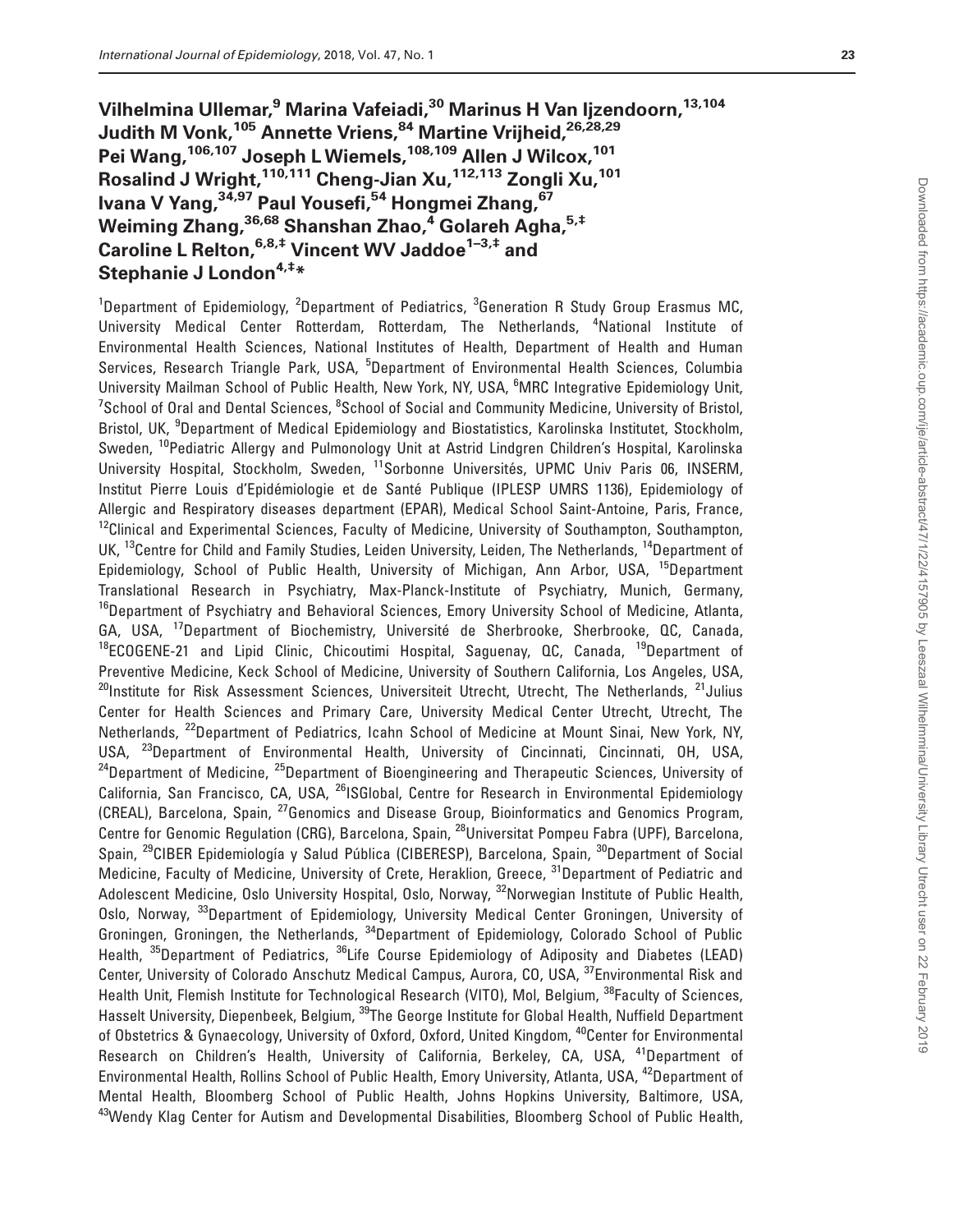Johns Hopkins University, Baltimore, USA, <sup>44</sup>Department of Epidemiology, Regional Health Service, Lazio Region, Rome, Italy, <sup>45</sup>Instituto de Investigación Biosanitaria ibs. GRANADA, University of Granada, San Cecilio University Hospital, Granada, Spain, 46Epigenetics Group, International Agency for Research on Cancer, Lyon, France, <sup>47</sup>Division of Chronic Disease Research Across the Lifecourse, Department of Population Medicine, Harvard Medical School and Harvard Pilgrim Health Care Institute, Boston, USA, 48Department of Nutrition, Harvard T.H. Chan School of Public Health, Boston, MA, USA, 49University of California, Berkeley, School of Public Health, Berkeley, USA, 50Division of Metabolic and Nutritional Medicine, Dr. von Hauner Children's Hospital, Ludwig-Maximilians Universität München (LMU), Munich, Germany, <sup>51</sup>Institute of Environmental Medicine, Karolinska Institutet, Stockholm, Sweden, <sup>52</sup>Department of Medicine, Université de Sherbrooke, Sherbrooke, QC, Canada, 53Diabetes Unit, Massachusetts General Hospital, Boston, MA, USA, 54Environmental Health Sciences Division, School of Public Health, University of California, Berkeley, CA, USA, <sup>55</sup>Human Development & Health, Faculty of Medicine, University of Southampton, Southampton, UK, <sup>56</sup>Department of Biological Sciences, <sup>57</sup>Center for Human Health and the Environment, North Carolina State University, Raleigh, NC, USA, <sup>58</sup>Telethon Kids Institute, University of Western Australia, Perth, WA, Australia, <sup>59</sup>Center For Lifecourse Health Research, <sup>60</sup>Biocenter Oulu, University of Oulu, Oulu, Finland, <sup>61</sup>Department of Epidemiology and Biostatistics, School of Public Health, Imperial College London, London, UK, <sup>62</sup>Bioinformatics Research Center, North Carolina State University, Raleigh, NC, USA, <sup>63</sup>Department of Preventive Medicine, <sup>64</sup>Mindich Child Health and Development Institute, Icahn School of Medicine at Mount Sinai, New York, NY, USA, <sup>65</sup>Department of Epidemiology, Geisel School of Medicine at Dartmouth, <sup>66</sup>Children's Environmental Health & Disease Prevention Research Center at Dartmouth, Hanover, NH, USA, <sup>67</sup>Division of Epidemiology, Biostatistics, and Environmental Health Sciences, School of Public Health, University of Memphis, Memphis, USA, <sup>68</sup>Department of Biostatistics and Informatics, Colorado School of Public Health, University of Colorado Anschutz Medical Campus, Aurora, USA, <sup>69</sup>Department of Biosciences and Nutrition, Karolinska Institutet, Stockholm, Sweden, <sup>70</sup>CIBER Epidemiología y Salud Pública (CIBERESP), Madrid, Spain, <sup>71</sup>IMIM (Hospital del Mar Medical Research Institute), Barcelona, Spain, <sup>72</sup>University of Groningen, Department of Pediatric Pulmonology and Pediatric Allergology, Beatrix Children's Hospital, GRIAC Research Institute Groningen, The Netherlands, <sup>73</sup>Department of Epidemiology, Bloomberg School of Public Health, Johns Hopkins University, Baltimore, USA, <sup>74</sup>Department of Psychology and Logopedics, Faulty of Medicine, <sup>75</sup>Collegium for Advanced Studies, University of Helsinki, Helsinki, Finland, <sup>76</sup>Department of Global Public Health and Primary Care, University of Bergen, Bergen, Norway,  $77$ Children's Hospital Colorado, Aurora, CO, USA,  $78$ Department for Non-Communicable Diseases, Domain for Mental and Physical Health, Norwegian Institute of Public Health, Oslo, Norway, <sup>79</sup>Department of Community and Family Medicine, Duke University Medical Center, Durham, NC, USA, <sup>80</sup>Sachs Children's Hospital, Stockholm, Sweden, <sup>81</sup>Centre for Occupational and Environmental Medicine, Stockholm County Council, Stockholm, Sweden, 82The Curtin UWA Centre for Genetic Origins of Health and Disease, Faculty of Health Sciences, Curtin University and Faculty of Medicine Dentistry & Health Sciences, The University of Western Australia, Perth, Australia, <sup>83</sup>Department of Obstetrics and Gynecology, Duke University Medical Center, Durham, NC, USA, 84Centre for Environmental Sciences, Hasselt University, Diepenbeek, Belgium, 85Department of Public Health & Primary Care, Leuven University, Leuven, Belgium, <sup>86</sup>National Center of Epidemiology, Surveillance and Health Promotion, Istituto Superiore di Sanità, Rome, Italy, <sup>87</sup>Research Unit for Gynaecology and Obstetrics, Department of Clinical Research, University of Southern Denmark, Odense, Denmark, 88Department of Medical Sciences, University of Turin, Turin, Italy, 89MRC/PHE Centre for Environment and Health School of Public Health, Imperial College London, London, UK, <sup>90</sup>Research Unit of Molecular Epidemiology, Institute of Epidemiology II, Helmholtz Zentrum Muenchen, Munich, Germany, <sup>91</sup>AOU Città della Salute e della Sceinza, CPO Piemonte, Turin, Italy, <sup>92</sup>Helen Diller Family Comprehensive Cancer Center (HDFCCC), UCSF, San Francisco, CA, USA, 93Computational Biology Core, UCSF, San Francisco, CA, USA, 94Department of Biomedical Sciences, University of Antwerp, Wilrijk, Belgium, <sup>95</sup>Department of Environmental Medicine, Institute of Public Health, University of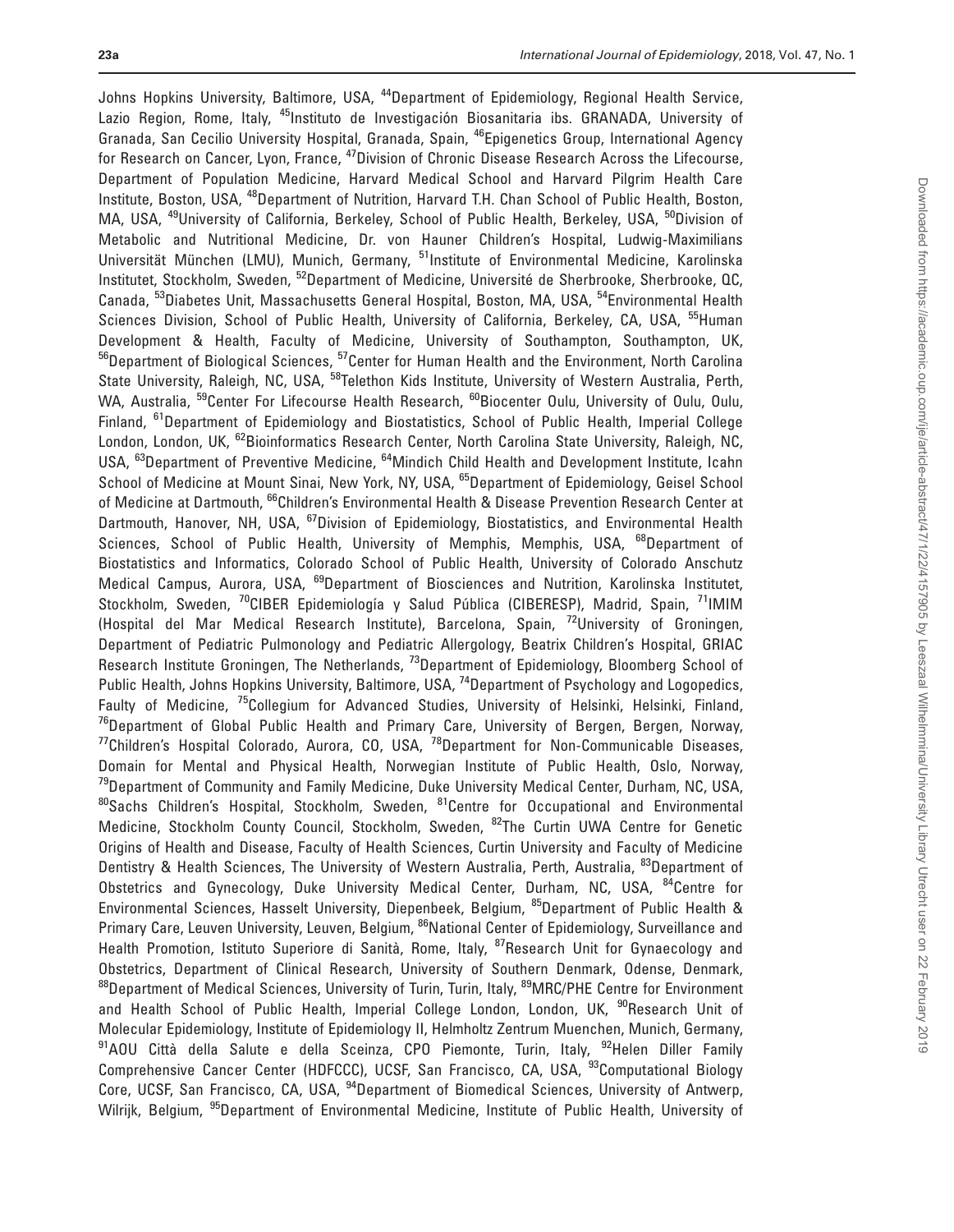Southern Denmark, Odense, Denmark, <sup>96</sup>Department of Immunology, <sup>97</sup>Department of Medicine, University of Colorado Anschutz Medical Campus, Aurora, CO, USA, <sup>98</sup>Department of Genomics of Complex Diseases, School of Public Health, Imperial College London, London, United Kingdom, <sup>99</sup>Novo Nordisk Foundation Center for Basic Metabolic Research, Section on Metabolic Genetics, and Department of Public Health, Faculty of Health and Medical Sciences, University of Copenhagen, Copenhagen, Denmark, <sup>100</sup>Department of Clinical Epidemiology (formerly Institute of Preventive Medicine), Bispebjerg and Frederiksberg Hospital, The Capital Region, Copenhagen, Denmark, <sup>101</sup>National Institute of Environmental Health Sciences, Epidemiology Branch, Durham, NC, USA, <sup>102</sup>Department of Child and Adolescent Psychiatry, Erasmus MC, University Medical Center Rotterdam, Rotterdam, the Netherlands, <sup>103</sup>Department of Psychiatry, Erasmus MC, University Medical Center Rotterdam, Rotterdam, the Netherlands, <sup>104</sup>Department of Psychology, Education and Child Studies, Erasmus University Rotterdam, Rotterdam, The Netherlands, <sup>105</sup>University of Groningen, University Medical Center Groningen, Department of Epidemiology, GRIAC Research Institute Groningen, the Netherlands, <sup>106</sup>Department of Genetics and Genomic Sciences, <sup>107</sup>Icahn Institute for Genomics and Multiscale Biology, Icahn School of Medicine at Mount Sinai, New York, NY, USA, <sup>108</sup>Department of Epidemiology and Biostatistics, 109Department of Neurosurgery, UCSF, San Francisco, CA, USA, <sup>110</sup>Department of Pediatrics, Kravis Children's Hospital, <sup>111</sup>Mindich Child Health & Development Institute, Icahn School of Medicine at Mount Sinai, New York, NY, USA, <sup>112</sup>University of Groningen, University Medical Center Groningen, Department of Pulmonology, GRIAC Research Institute Groningen, the Netherlands and <sup>113</sup>University of Groningen, University Medical Center Groningen, Department of Genetics, Groningen, the Netherlands

\*Corresponding authors. Generation R Study Group, Erasmus MC, University Medical Center Rotterdam, P.O. Box 2040, 3000 CA Rotterdam, The Netherlands. E-mail: j.felix@erasmusmc.nl; and National Institute of Environmental Health Sciences, National Institutes of Health, Department of Health and Human Services, Research Triangle Park, USA. E-mail: london2@niehs.nih.gov

‡ Equally contributing authors.

Editorial decision 7 August 2017Editorial decision 7 August 2017; Accepted 24 August 2017

### Why was the Consortium set up?

Epigenetics refers to mitotically heritable changes to the DNA, which do not affect the DNA sequence, but can influence its function. Currently, DNA methylation is the most studied epigenetic phenomenon in large populations. It entails the binding of a methyl group, mainly to positions in genomic DNA where a cytosine is located next to a guanine, a cytosine-phosphate-guanine (CpG) site (Figure 1). DNA methylation at CpG sites can influence gene expression by altering the DNA's three-dimensional structure and interacting with methyl-binding proteins, consequently affecting the binding of the gene transcription and chromatin-modifying machinery. There are approximately 28 million CpG sites in the human genome. DNA methylation is a dynamic process that can be influenced by genetic factors, as well as by environmental factors such as diet, air pollution, toxicants or smoking.<sup>[1](#page-20-0)–[4](#page-20-0)</sup> Hence, DNA methylation may be seen as linking the genome to the environment with respect to health and disease. Early development is a period of profound changes in DNA methylation and may, as such, be a critical period for environmentally-induced DNA methylation changes.<sup>4</sup> Hence,

this period is of specific interest for DNA methylation studies in relation to specific exposures and long-term health outcomes[.1,4–6](#page-20-0)



Figure 1. Schematic representation of DNA methylation. The figure shows a double DNA strand on the top right, with CpG sites which are methylated by the addition of a methyl group (M). DNA is transcribed into messenger RNA (mRNA). DNA methylation can influence transcription either positively or negatively, depending on the location of the methylated site. After transcription, mRNA is translated into proteins. Adapted with permission from Felix JF et al.<sup>[64](#page-22-0)</sup>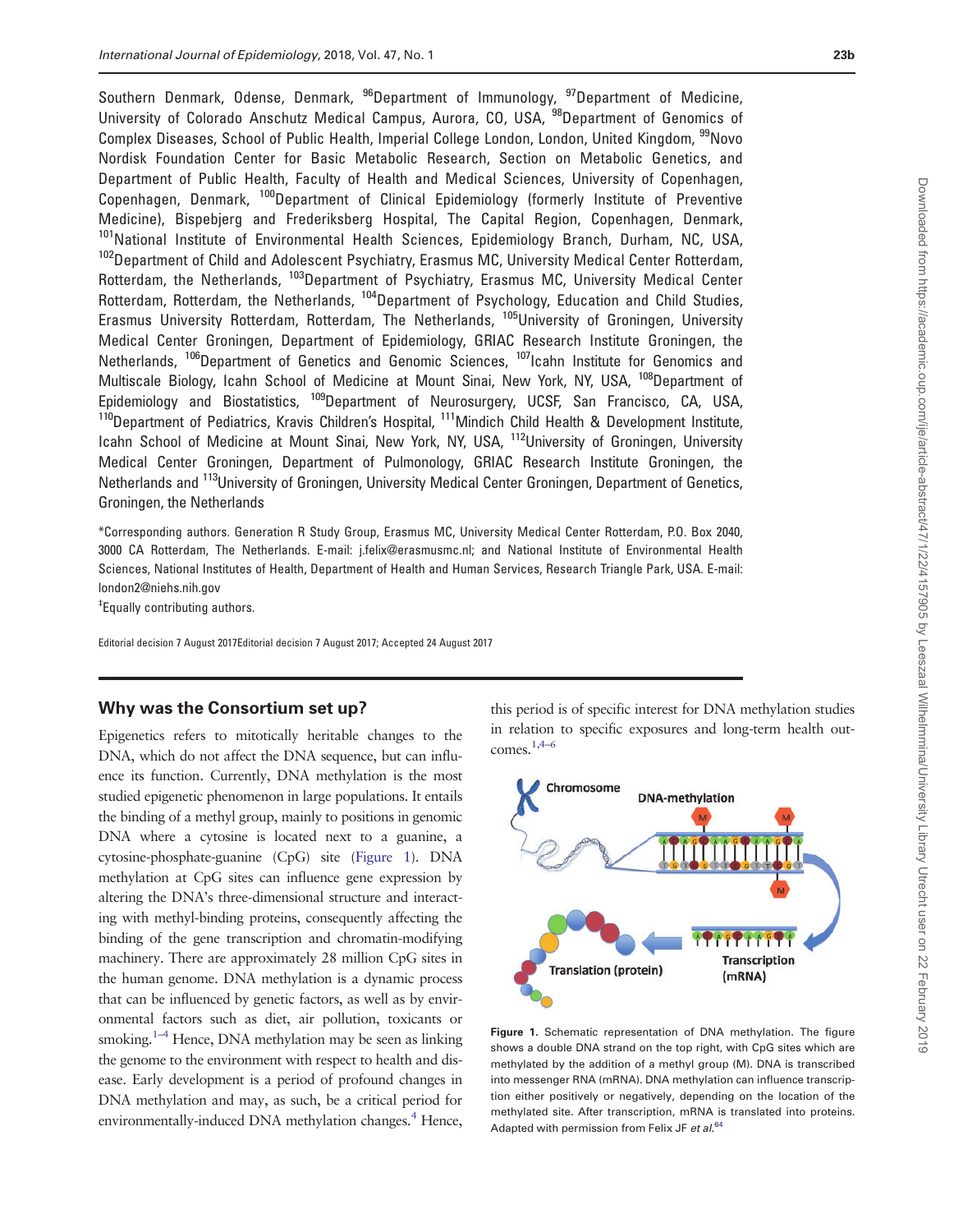DNA methylation modifications in early life represent an important potential mechanism for studies on the developmental origins of health and disease (DOHaD). The DOHaD hypothesis suggests that exposure to an adverse environment in fetal life or early childhood leads to permanent changes in organ structure or function, which may have effects on later life health.<sup>[7,8](#page-20-0)</sup> Many associations of early life adverse exposures, such as maternal obesity, smoking, air pollution and suboptimal diet, with common diseases throughout the life course have been described. $9-12$  $9-12$ Long-lasting DNA methylation modifications may be an important mechanism linking early life exposures with outcomes in later life.[13](#page-20-0) Besides having a potential mechanistic role, DNA methylation may also serve as a biomarker of exposures or outcomes, even without it having a direct causal role in the process.  $3,14,15$  $3,14,15$  For example, an environmental factor may cause both a change in phenotype and a change in DNA methylation, without a causal relation between the two. Also, a disease could cause a change in DNA methylation, rather than the other way around.<sup>15</sup> The ability of methylation signals to serve as strong biomarkers of some exposures, such as maternal smoking in pregnancy, may complicate inference about the role in mediating health outcomes; measurement error correction may help in this regard[.16](#page-20-0) Various pregnancy, birth and childhood studies have recently initiated research on the role of DNA methylation in the response to environmental exposures and development of health outcomes. Individual studies usually have sample sizes too small to address this issue, but it can be studied in joint efforts of prospective cohort studies start-ing from early life onwards.<sup>[1,17](#page-20-0)</sup>

The potential of collaborative efforts between large-scale prospective cohort studies has been demonstrated by the success of recent genome-wide association studies (GWAS) which have shed light on the genetic background of common diseases as well as their risk factors. These GWAS are characterized by state-of-the-art genome-wide agnostic approaches in which millions of genetic variants are related to a particular health outcome, usually in the setting of large consortia combining the results of multiple studies, using meta-analysis. Common genetic variants have been identified that are related to birthweight, childhood obesity, respiratory phenotypes, atopic dermatitis and behavioural outcomes among others[.18–25](#page-20-0) In line with these approaches, recent developments enable analysis of hundreds of thousands of DNA methylation markers across the genome on a single array.<sup>[26,27](#page-20-0)</sup> The high-throughput and cost-effective nature of these arrays has made it possible for studies to measure DNA methylation across the genome ('epigenome-wide DNA methylation') in relatively large samples sizes. These data can be used in epigenome-wide association studies (EWAS) to evaluate associations of DNA methylation at specific sites or regions of the genome with determinants and outcomes of health and disease. EWAS in pregnancy, birth or child cohorts specifically enable exploration of associations of early life exposures with DNA methylation levels in children, and of DNA methylation levels with specific growth, development and health outcomes. Recent studyspecific EWAS have shown associations of DNA methylation levels in offspring with birthweight, maternal body mass index and maternal smoking.<sup>28–[31](#page-21-0)</sup> Large sample sizes are required to achieve optimal power in analyses of so many genomic sites, especially if the prevalence of the exposure or outcome under study is low. Collaboration between studies and combined meta-analysis of the available data are needed to optimize the use of resources and to increase the likelihood of detecting DNA methylation differences underlying the associations of early life exposures and health outcomes.

This paper describes the global Pregnancy And Childhood Epigenetics (PACE) Consortium which, to date, brings together 39 studies with over 29 000 samples and DNA methylation data in pregnant women, newborns and/or children. Besides strongly increased power to detect associations, bringing studies together in the PACE Consortium for meta-analysis greatly decreases the risk of false-positive associations. The larger power also enables more detailed studies into potential causal roles of methylation, using a mendelian randomization approach for which large sample sizes are typically needed. In addition, a number of studies have measured DNA methylation at multiple time points from birth through childhood and/or in adolescence, which enables investigation into the persistence of differential DNA methylation signals over time. Also, the availability of information from studies with participants from various backgrounds in terms of ethnicity, location and living environment enables testing of identified associations across different settings and evaluation of heterogeneity of effects across study populations.

The primary aim of the PACE Consortium is to identify differences in DNA methylation in relation to a wide range of exposures and outcomes pertinent to health in pregnancy and childhood through joint analysis of DNA methylation data. Secondary aims of the Consortium are to perform further functional annotation-based analyses, to attempt to assess causality of DNA methylation differences for child health phenotypes, to contribute to methodological development and to exchange knowledge and skills.

### Who is in the Consortium?

In June 2013, an international group of studies focused on maternal and child health met at the U.S. National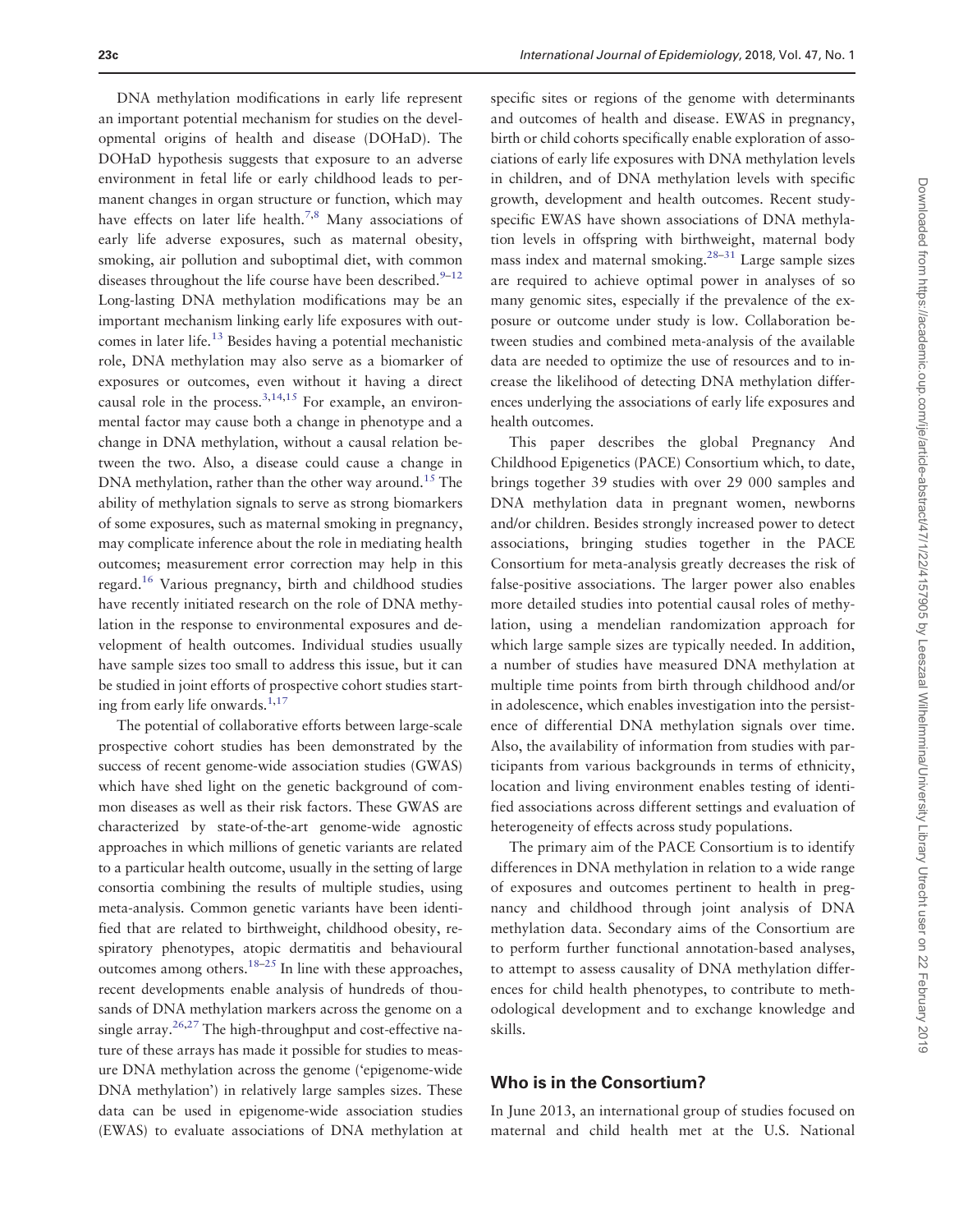Institute of Environmental Health Sciences to organize an EWAS meta-analysis on maternal smoking in pregnancy and DNA methylation in newborns and children.<sup>32</sup> This marked the start of the PACE Consortium. The success of this initial effort resulted in the expansion of the Consortium and inclusion of additional research groups, to include additional exposures and outcomes. The PACE Consortium is modelled after successful GWAS consortia, in which many PACE investigators already participated, including the Early Growth Genetics (EGG) Consortium, the Early Genetics and Lifecourse Epidemiology (EAGLE) Consortium and the Cohorts for Heart and Aging Research in Genomic Epidemiology (CHARGE) Consortium[.33](#page-21-0) Currently, the PACE Consortium includes 39 studies with genome-wide DNA methylation data from pregnancy, newborn or childhood samples and information on at least one of the exposures or outcomes of interest. A list of studies currently involved in the PACE Consortium with basic study information is shown in [Table 1.](#page-6-0) More detailed descriptions of the individual cohorts can be found in the [Supplementary material](https://academic.oup.com/ije/article-lookup/doi/10.1093/ije/dyx190#supplementary-data) and [Supplementary Table 1,](https://academic.oup.com/ije/article-lookup/doi/10.1093/ije/dyx190#supplementary-data) available at IJE online. The PACE Consortium is an open, dynamic collaboration and additional research groups are welcome to join.

The Consortium structure is purposefully kept simple. The work in the Consortium is strongly researcherdriven. Any member can propose an analysis. Projects are often co-led by two or more researchers from different studies. This supports collaboration and exchange of knowledge and skills for both junior and senior researchers. On most projects, junior researchers, often PhD students or postdoctoral students, take the lead under the supervision of a more experienced, senior researcher from their own or another participating institution. The lead group operates as the meta-analysis centre for a specific project. For each project, a working group is formed and studies can opt into or opt out of that specific project. Analyses are performed according to a predefined analysis plan, which contains inclusion and exclusion criteria, phenotype definitions, covariates and statistical models, usually logistic or robust linear regression models. Each cohort performs its own quality control and normalization of the EWAS data. We have shown a very limited influence of different normalization methods between cohorts on the results of EWAS meta-analyses[.32](#page-21-0) Each cohort analyses its own data according to the analysis plan, after which the summary results are shared with the meta-analysis centre. Data exchange is organized for each project separately, usually through secure universitybased upload servers. These summary results include the effect estimate, standard error, P-value and included sample size for each CpG analysed. In general, meta-analysis of summary results is the preferred approach and no individual-level

data are shared between the centres. However, integrated data approaches may be considered, conditional on ethical and legal agreements, which may differ for each individual study; but such approaches have not been used so far. Subsequently, the meta-analysis centre performs quality control of the summary results files and meta-analyses all datasets, with specific 'omics' meta-analysis software, such as Metal.<sup>34</sup> Standard quality controls include inspection of the distribution of effect estimates and standard errors across cohorts, and Manhattan plots of individual cohort and metaanalysis results. The full process of quality control and metaanalysis is independently repeated by an analyst from one of the other participating studies (the 'second centre') as a quality control measure.

As a general rule, as many studies as possible are included in the discovery meta-analysis to increase power to discover new associated DNA methylation sites. Replication of findings is then pursued in further studies that were unable to participate in the discovery meta-analysis, if available. After the discovery meta-analysis is finished, further work is done in terms of validation and interpretation of the results, including enrichment/pathway/functional network analyses using publicly available resources, and methylation-expression analyses [\(Figure 2\)](#page-10-0). Often, such follow-up work involves a look-up of the main findings in children of different ages than in the main analysis. For example, after a discovery analysis in cord blood samples, a look-up of the findings in childhood and adolescent samples may be done to study persistence of the identified signals.

Analyses in the PACE Consortium are performed collaboratively by the participating centres. Logistics are organized by the National Institute of Environmental Health Sciences in Research Triangle Park, NC, USA. All ongoing and proposed analyses are discussed in bi-weekly conference calls, during which project leaders give updates. In addition, individual analysis groups may have separate conference calls if needed.

#### How often have they been followed-up?

The PACE Consortium brings together a large number of cohorts, each of them with cohort-specific protocols ([Table 1,](#page-6-0) [Supplementary Table 1\)](https://academic.oup.com/ije/article-lookup/doi/10.1093/ije/dyx190#supplementary-data). Most studies have ongoing data collection and follow-up. Many of the cohorts have multiple follow-up time points from fetal life into childhood, and several have follow-up into adolescence or early adulthood. Most have information on maternal exposures during pregnancy, including maternal smoking and body mass index.[31,32](#page-21-0) A number of studies also collected information on more specific exposures, such as air pollution.<sup>35</sup> All cohorts have collected information on child physical and/or mental development. Some studies have a particular focus, such as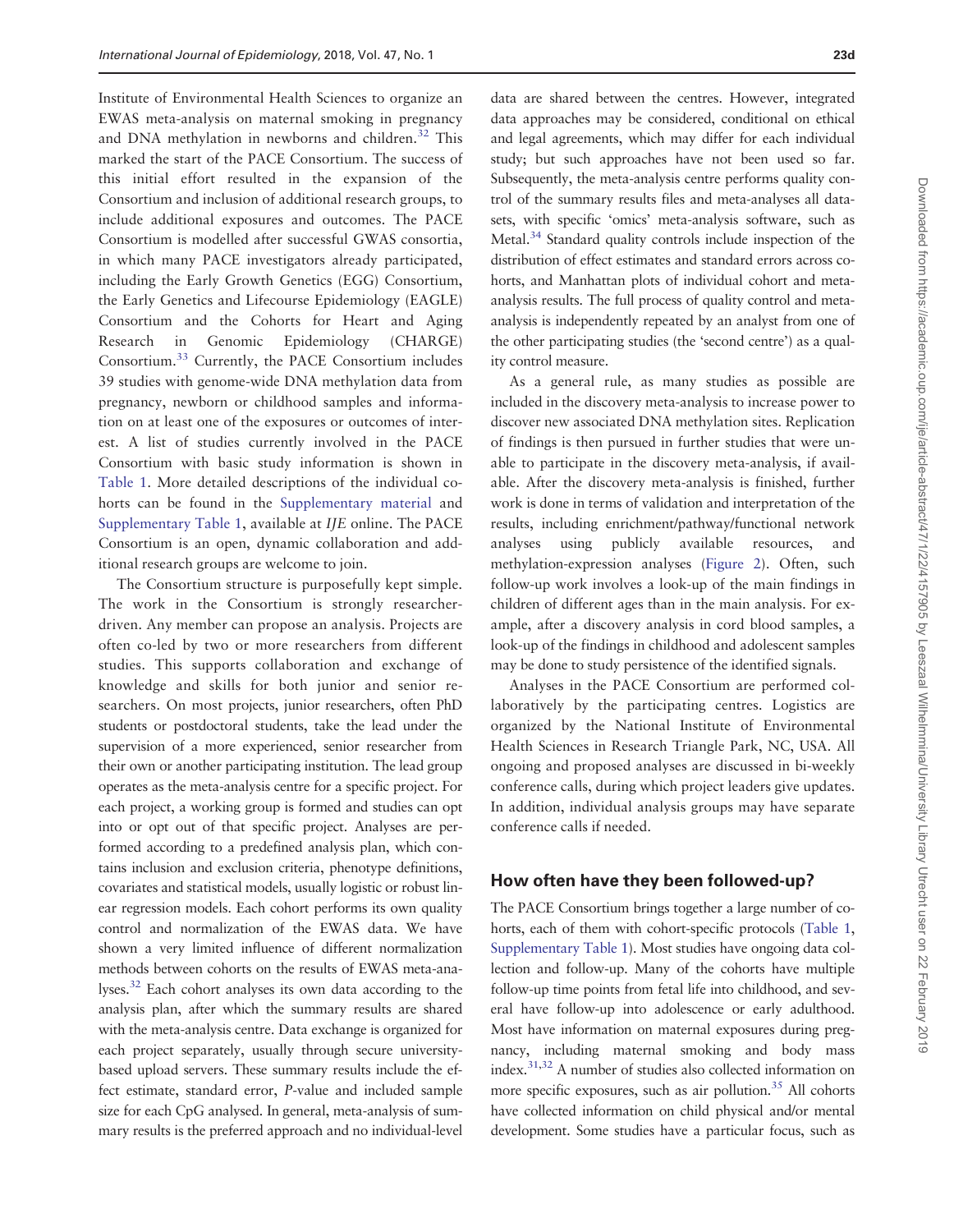<span id="page-6-0"></span>

|                 |                                                 | Table 1. List of studies currently involved in the PACE Consortium with basic study information |                                                            |                                                    |                                                |                                                 |                                                                                                                                    |                                                                            |                                                                                                                                                                            |
|-----------------|-------------------------------------------------|-------------------------------------------------------------------------------------------------|------------------------------------------------------------|----------------------------------------------------|------------------------------------------------|-------------------------------------------------|------------------------------------------------------------------------------------------------------------------------------------|----------------------------------------------------------------------------|----------------------------------------------------------------------------------------------------------------------------------------------------------------------------|
| Study           | Study reference<br>(PMD)                        | Study website                                                                                   | Design of base study <sup>a</sup>                          | Country                                            | Year(s) of birth<br>of base study <sup>a</sup> | Total N of base Ethnicity<br>study <sup>a</sup> |                                                                                                                                    | female<br>Sex,<br>$\%$                                                     | Selection criteria for EWAS                                                                                                                                                |
| <b>ALSPAC</b>   | 25991711<br>22507743,                           | http://www.bristol.ac.uk/<br>alspac/                                                            | Population-based birth<br>cohort                           | UK                                                 | 1991-92                                        | 14541                                           | 96.1% European                                                                                                                     | 49.7                                                                       | points for the mother and three<br>Selected based on availability of<br>time points for the offspring<br>DNA samples at two time                                           |
| <b>BAMSE</b>    | 27040690,<br>20860503,<br>23517042<br>12688617, | http://ki.se/en/imm/bamse-<br>project                                                           | Population-based birth<br>cohort                           | Sweden                                             | 1994-96                                        | 4089                                            | >95% European                                                                                                                      | 49.5                                                                       | European, asthma cases and<br>controls                                                                                                                                     |
| CBC             | 26646725<br>27403598,                           | http://circle.berkeley.edu                                                                      | Nested case-control within<br>a population birth<br>cohort | USA                                                | 1982-2009                                      | 1200                                            | others (African<br>Asians, other<br>Hispanic, non-<br>White, non-<br>Americans,<br>and mixed<br>ethnicity)<br>Hispanic<br>Hispanic | $\frac{40}{5}$                                                             | Adequate exposure data                                                                                                                                                     |
| <b>CHAMACOS</b> | 23959097,<br>16203258<br>15238287,              | http://cerch.berkeley.edu/re<br>search-programs/chama<br>cos-study                              | Population-based birth<br>cohort                           | USA                                                | 1999-2000                                      | 601                                             | Americans<br>Mexican                                                                                                               | y); 54 (9 y);<br>(2 y); 60 (5<br>$50$ (birth); $60$<br>$0~(12~\mathrm{y})$ | Repeat sampling of the same<br>children                                                                                                                                    |
| CHOP            | 27171005,<br>24622805,<br>25368978<br>19386747, | $\tilde{\mathbf{z}}$                                                                            | Intervention study and<br>birth cohort                     | Germany,<br>Poland<br>Belgium,<br>Spain,<br>Italy, | 2002-04                                        | 1678                                            | European                                                                                                                           | 49.3                                                                       | Selected based on availability of<br>DNA samples                                                                                                                           |
| <b>CHS</b>      | 22896588<br>16675435,                           | https://healthstudy.usc.edu/ Population-based cohort<br>index.php                               |                                                            | USA                                                | 1995-97                                        | 5341                                            | non-Hispanic<br>White; 55%<br>4% Asian; 4%<br>Black; 35%<br>Hispanic<br>White                                                      | 49                                                                         | respiratory measures in follow-<br>Non-Hispanic White or Hispanic<br>availability of air pollution ex-<br>posure assessment and cardio-<br>White, GWAS availability,<br>qu |
| EARLI           | 22958474                                        | http://www.earlistudy.org/                                                                      | Enriched autism risk preg-<br>cohort<br>nancy              | USA                                                | $2009 - 12$                                    | 232                                             | 8% Black; 8%<br>60% European;<br>Asian; 24%<br>Other                                                                               | 47.4                                                                       | Ź                                                                                                                                                                          |
| EDEN            | 26283636                                        | http://eden.vjf.inserm.fr/<br>index.php/fr/                                                     | Population-based birth<br>enrolled<br>cohort,              | France                                             | $2003 - 06$                                    | 2002                                            | European                                                                                                                           | 47.4                                                                       | European, complete follow-up                                                                                                                                               |
|                 |                                                 |                                                                                                 |                                                            |                                                    |                                                |                                                 |                                                                                                                                    |                                                                            | (continued)                                                                                                                                                                |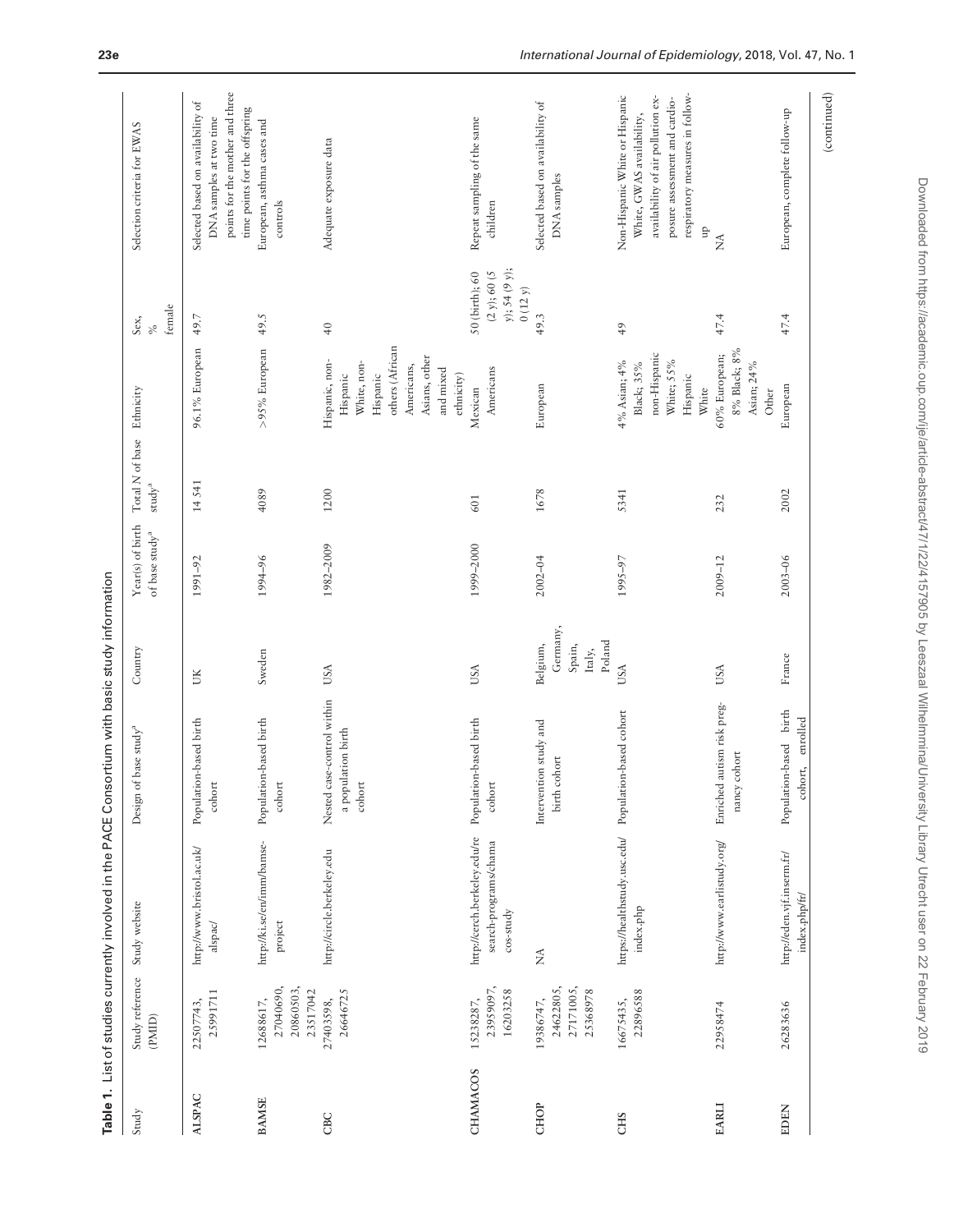| Table 1. continued  |                                                                                        |                                                                                                                           |                                                                                                             |                    |                                                          |                                                    |                                                                                           |                        |                                                                                                                                                                    |
|---------------------|----------------------------------------------------------------------------------------|---------------------------------------------------------------------------------------------------------------------------|-------------------------------------------------------------------------------------------------------------|--------------------|----------------------------------------------------------|----------------------------------------------------|-------------------------------------------------------------------------------------------|------------------------|--------------------------------------------------------------------------------------------------------------------------------------------------------------------|
| Study               | Study reference<br>(PMID)                                                              | Study website                                                                                                             | Design of base study <sup>a</sup>                                                                           | Country            | Year(s) of birth<br>of base ${\rm study}^{\rm a}$        | Total N of base Ethnicity<br>${\rm study}^{\rm a}$ |                                                                                           | female<br>Sex,<br>$\%$ | Selection criteria for EWAS                                                                                                                                        |
| ENVIRONAGE 23742113 |                                                                                        | www.limburgsgeboorteco<br>hort.be                                                                                         | before 24 weeks of<br>Population-based birth<br>pregnancy<br>cohort                                         | Belgium            | $2010 - 16$                                              | 1210                                               | $86\%$ European                                                                           | $^{49}$                | Random sample; questionnaire at<br>birth available and availability<br>of cord blood samples and pla-<br>centa tissue                                              |
| EPOCH               | 22290537,<br>21238981,<br>22508709.<br>20953862<br>23741625,                           | $\tilde{\mathbf{z}}$                                                                                                      | and unexposed offspring<br>Historical prospective co-<br>hort of GDM exposed                                | USA                | 200510                                                   | 604                                                | Hispanic; 11%<br>White; 33%<br>Hispanic<br>56% non-<br>other                              | 46                     | matched sample of unexposed<br>All exposed to GDM; 1:1                                                                                                             |
| FLEHS I             | 19539994<br>28160993,                                                                  | gezondheid.be/English/<br>http://www.milieu-en-<br>index.html                                                             | Population-based birth<br>cohor                                                                             | Belgium            | $2002 - 04$                                              | 1196                                               | European                                                                                  | 48                     | 11 years from blood and saliva<br>Selected based on availability of<br>points for the children; i.e. at<br>birth from cord blood and at<br>DNA samples at two time |
| <b>GALAI</b>        | 23750510<br>23684070,                                                                  | burchard/research/study-<br>http://pharm.ucsf.edu/<br>populations                                                         | Case-control                                                                                                | USA                | recruitment;<br>Aged 8-21 at<br>recruited<br>$2006 - 11$ | 4157                                               | Latino                                                                                    | 50                     | Random sample                                                                                                                                                      |
| <b>GECKO</b>        | 18238823                                                                               | www.geckodrenthe.umcg.<br>$\overline{a}$                                                                                  | Population-based birth<br>cohort                                                                            | Netherlands<br>The | $2006 - 07$                                              | 2874                                               | 95% European;<br>$5\%$ mixed                                                              | 49.7                   | smoke exposure) and complete<br>Case-control (cases: intrauterine<br>follow-up                                                                                     |
| Generation R        | 25527369<br>28070760,                                                                  | www.generationr.nl                                                                                                        | Prospective population-<br>birth cohort<br>based                                                            | Netherlands<br>The | $2002 - 06$                                              | 9901                                               | 50% European;<br>$50\%$ mixed<br>other                                                    | 49.3                   | European, complete follow-up                                                                                                                                       |
| Gen3G               | 26842272                                                                               | ≨                                                                                                                         | Population-based birth<br>cohort                                                                            | Canada             | $2010 - 13$                                              | 1034                                               | 95% European                                                                              | 48                     | Complete data during pregnancy<br>and paired placenta + cord<br>blood samples                                                                                      |
| GOYA                | 21935397                                                                               | www.dnbc.dk                                                                                                               | Cohort, which is a popu-<br>lation-based birth cohort<br>Case-cohort sample of the<br>Danish National Birth | Denmark            | 1996-2002                                                | (GOYA)<br>(DNBC)<br>3908<br>91387                  | European                                                                                  | 49                     | 1000 children equally sampled<br>from extreme obese GOYA<br>mothers (cases) and GOYA<br>control mothers                                                            |
| Healthy Start       | 26055075,<br>25646327,<br>25628236,<br>26872289,<br>26663829,<br>25574704<br>27133623, | ResearchProjects/Pages/<br>http://www.ucdenver.edu/<br>PublicHealth/research/<br>academics/colleges/<br>healthystart.aspx | Pre-birth cohort                                                                                            | USA                | $2009 - 14$                                              | 1410                                               | Hispanic; 17%<br>non-Hispanic<br>White; 24%<br>Black; 6%<br>Hispanic<br>53% non-<br>other | $\overline{51}$        | Available cord blood DNA, ma-<br>ternal serum and urine                                                                                                            |
|                     |                                                                                        |                                                                                                                           |                                                                                                             |                    |                                                          |                                                    |                                                                                           |                        | (continued)                                                                                                                                                        |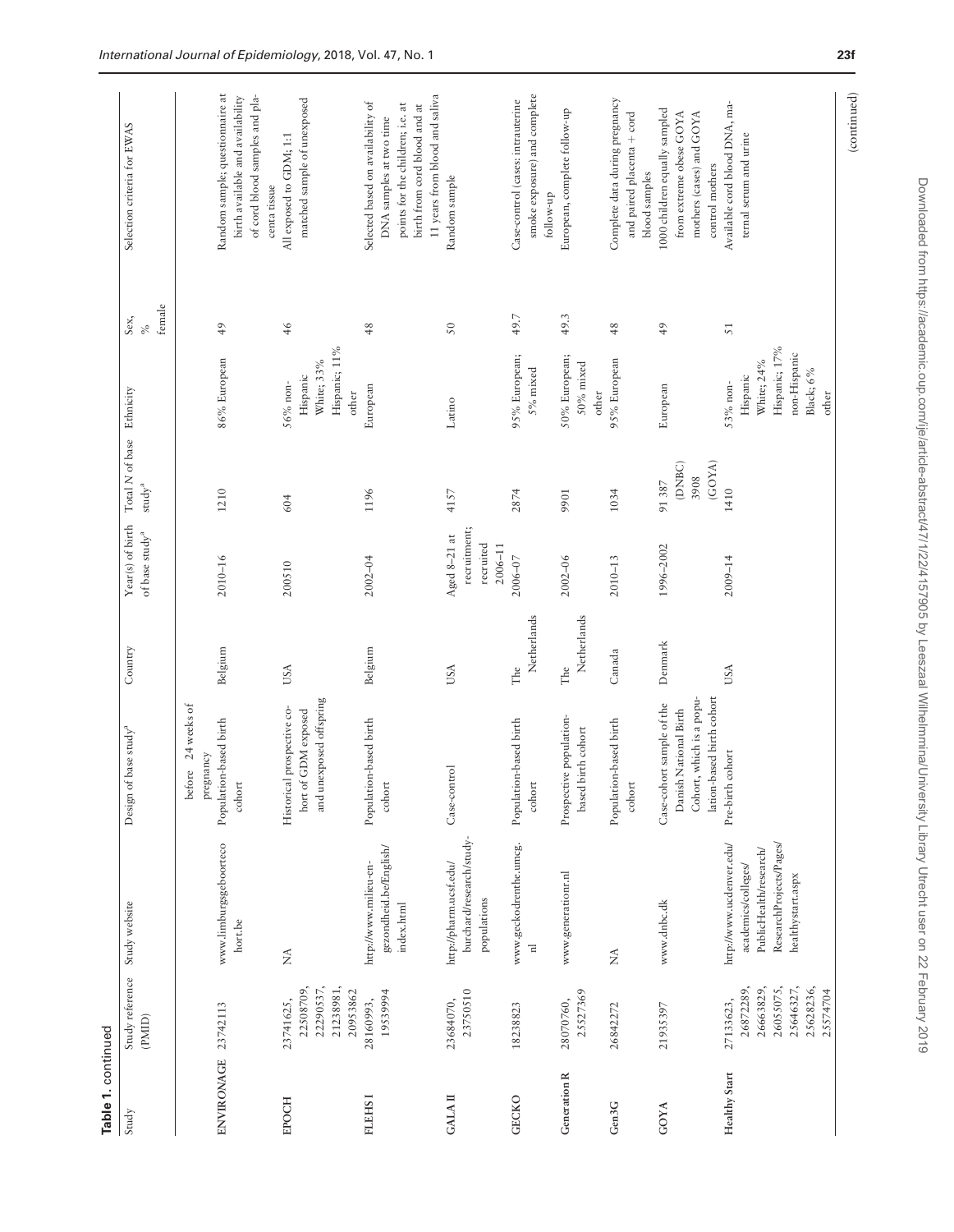| Table 1. continued            |                                                 |                                                                          |                                                                                     |                    |                                                   |                                                    |                                                          |                        |                                                                                                                                                                                                                    |
|-------------------------------|-------------------------------------------------|--------------------------------------------------------------------------|-------------------------------------------------------------------------------------|--------------------|---------------------------------------------------|----------------------------------------------------|----------------------------------------------------------|------------------------|--------------------------------------------------------------------------------------------------------------------------------------------------------------------------------------------------------------------|
| Study                         | Study reference<br>(PMID)                       | Study website                                                            | Design of base study <sup>a</sup>                                                   | Country            | Year(s) of birth<br>of base ${\rm study}^{\rm a}$ | Total N of base Ethnicity<br>${\rm study}^{\rm a}$ |                                                          | female<br>Sex,<br>$\%$ | Selection criteria for EWAS                                                                                                                                                                                        |
| <b>ICAC/EPIGEN</b>            | 27745942<br>25769910,                           | rho/services/projects/icac<br>http://www.rhoworld.com/                   | Allergic asthma case-<br>control                                                    | USA                | 1998-2005                                         | 200                                                | 100% African<br>American                                 | $\sqrt{50}$            | High quality DNA and RNA<br>samples                                                                                                                                                                                |
| <b>INMA</b>                   | 21471022                                        | http://www.proyectoinma.<br>gro                                          | Population-based birth<br>cohort                                                    | Spain              | 1997-2008                                         | 3768                                               | $>\!90\%$ European                                       | 39                     | (Sabadell, Gipuzkoa, Valencia<br>placenta: selection of children<br>Blood: available DNA from one<br>exposures from 4 subcohorts<br>with detailed information on<br>of the subcohorts (Sabadell);<br>and Asturias) |
| Generation<br>$_{\rm{IoW}$ F1 | 28183434<br>22607991,                           | www.allergyresearch.org.<br>$u\nu$                                       | Prospective cohort                                                                  | ŬК                 | 1989-90                                           | 1456                                               | European                                                 | 49                     | Random sample ~2:1 F:M ratio<br>samples available at age 18<br>of subjects with biological                                                                                                                         |
| Generation<br>10WF2           | 28183434<br>26199674,                           | www.allergyresearch.org.<br>uk∕                                          | Prospective cohort                                                                  | JK                 | $2012 - 17$                                       | 420 (recruiting<br>continuing)<br>$\frac{1}{5}$    | European                                                 | 44,3                   | Recruited at birth with cord<br>blood samples available                                                                                                                                                            |
| MoBa <sub>1</sub>             | 17031521,<br>27040690<br>27063603,              | https://www.fhi.no/en/stud<br>ies/moba/                                  | Population-based preg-<br>nancy cohort                                              | Norway             | 1999-2009                                         | 114479                                             | European                                                 | 48.7                   | Asthma at 3 y plus cohort ran-<br>dom sample                                                                                                                                                                       |
| MoBa <sub>2</sub>             | 17031521,<br>27040690<br>27063603,              | https://www.fhi.no/en/stud<br>ies/moba/                                  | Population-based preg-<br>nancy cohort                                              | Norway             | 1999-2009                                         | 114479                                             | European                                                 | 48.7                   | Asthma at 7 y, random noncases,<br>cohort random sample                                                                                                                                                            |
| MoBa 3                        | 17031521,<br>27040690<br>27063603,              | https://www.fhi.no/en/stud<br>ies/moba/                                  | Population-based preg-<br>nancy cohort                                              | Norway             | 1999-2009                                         | 114479                                             | European                                                 | 48.7                   | Case-control (childhood cancer<br>matched on birth year only)<br>and 2 controls per case                                                                                                                           |
| 디<br>지                        | 24906187<br>17259187,                           | research/atniehs/labs/epi/<br>https://www.niehs.nih.gov/<br>studies/ncl/ | population-based<br>cleft lip and cleft palate<br>case-control study of<br>National | Norway             | 1996-2001                                         | 1336                                               | European                                                 | 43                     | Random sample                                                                                                                                                                                                      |
| <b>NEST</b>                   | 21636975<br>21255390,                           | https://sites.duke.edu/nest/                                             | Population-based birth<br>cohort                                                    | <b>USA</b>         | $2005 - 09$                                       | (936 mother-<br>child pairs)<br>895 women          | European; 4%<br>53% African<br>American;<br>other<br>43% | 49.5                   | Follow-up height and weight data<br>available                                                                                                                                                                      |
| NFBC 1966<br><b>NFBC 1986</b> | $\stackrel{\triangle}{\scriptstyle\sim}$<br>Ź   | www.oulu.fi/nfbc<br>www.oulu.fi/nfbc                                     | Population-based birth<br>Population-based birth<br>cohort                          | Finland<br>Finland | 1985-86<br>1966                                   | 12 231<br>9362                                     | European<br>European                                     | $50\,$<br>50           | Random sample<br>Random sample                                                                                                                                                                                     |
| <b>NHBCS</b>                  | 26955061,<br>26359651,<br>23757598<br>26771251, | edu/~childrenshealth/sci<br>https://www.dartmouth.<br>entists.php        | Prospective longitudinal<br>pregnancy cohort<br>cohort                              | USA                | 2009 ongoing                                      | 1500                                               | Mostly European                                          | 48.8                   | Time-delimited sample with com-<br>plete data                                                                                                                                                                      |
|                               |                                                 |                                                                          |                                                                                     |                    |                                                   |                                                    |                                                          |                        | (continued)                                                                                                                                                                                                        |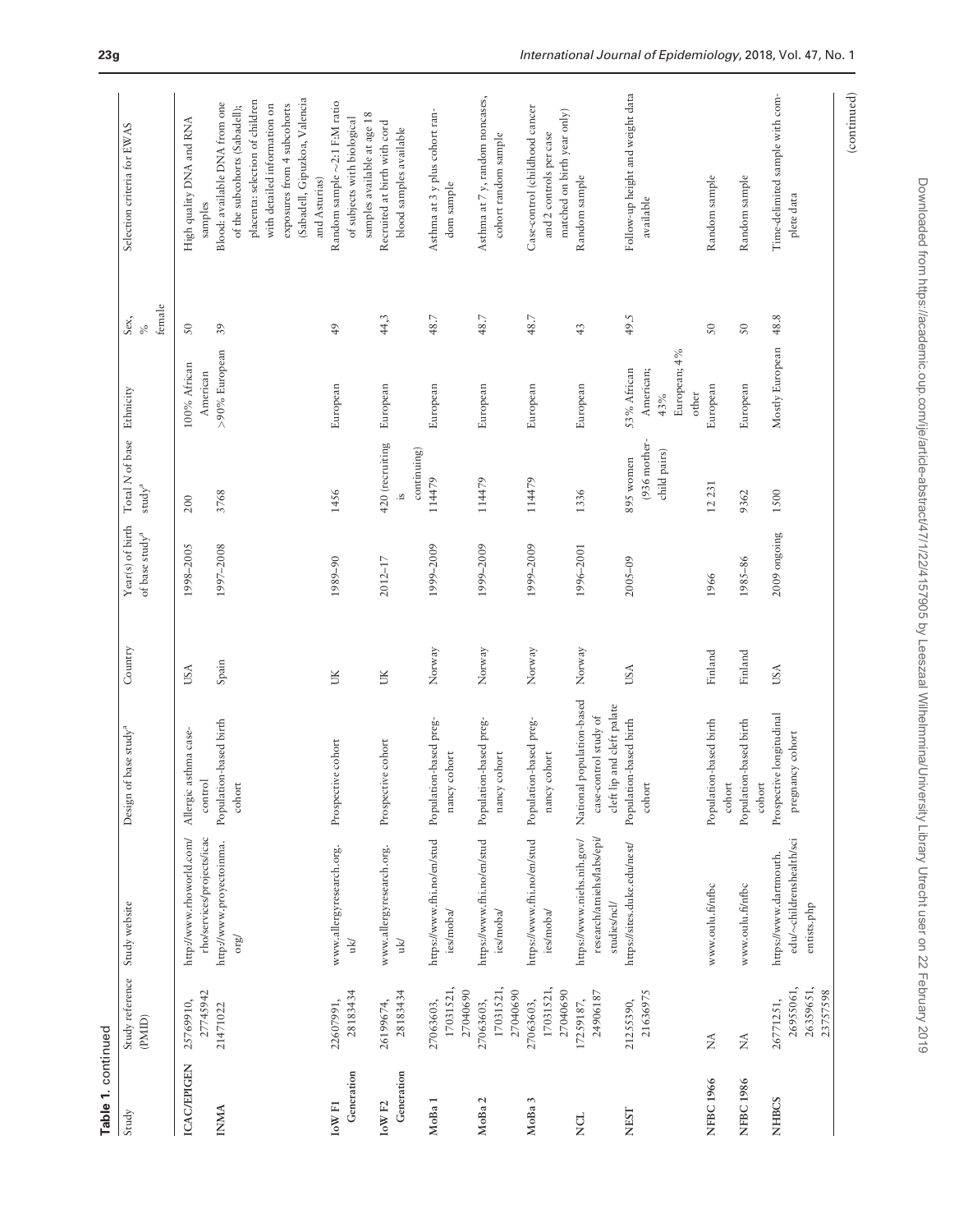| Table 1. continued           |                                   |                                                                                                                                                                                              |                                                     |                         |                                                 |                                          |                                                                                             |                        |                                                                                                                                     |
|------------------------------|-----------------------------------|----------------------------------------------------------------------------------------------------------------------------------------------------------------------------------------------|-----------------------------------------------------|-------------------------|-------------------------------------------------|------------------------------------------|---------------------------------------------------------------------------------------------|------------------------|-------------------------------------------------------------------------------------------------------------------------------------|
| Study                        | Study reference<br>(PMID)         | Study website                                                                                                                                                                                | Design of base study <sup>a</sup>                   | Country                 | Year(s) of birth<br>of base study $\mathrm{^a}$ | Total N of base<br>${\rm study}^{\rm a}$ | Ethnicity                                                                                   | female<br>Sex,<br>$\%$ | Selection criteria for EWAS                                                                                                         |
| <b>PIAMA</b>                 | 12688620<br>23315435,             | piama.iras.uu.nl                                                                                                                                                                             | Population-based birth<br>cohort                    | The Netherlands 1996-97 |                                                 | 3963                                     | European                                                                                    | 48.2                   | MeDALL asthma study; 16 y<br>European; 4 y and 8 y for<br>general population                                                        |
| Piccoli+                     | 24506846                          | www.piccolipiu.it                                                                                                                                                                            | Population-based birth<br>cohort                    | Italy                   | $2011 - 15$                                     | 3338                                     | Mainly European                                                                             | 48.7                   | Turin, with growth data until<br>at least 2 years of age and<br>Random sample; resident in<br>availability of cord blood<br>samples |
| <b>PREDO</b><br><b>PRISM</b> | 25328835<br>24476840,<br>27639277 | Ź<br>$\lesssim$                                                                                                                                                                              | Population-based prenatal<br>Birth cohort<br>cohort | Finland<br>USA          | $2006 - 10$<br>$2012 - 14$                      | 1079<br>592                              | Hispanic; 10%<br>Haitian; 13%<br>38% European;<br>other/mixed<br>39% Black/<br>European     | 46<br>47               | Random sample<br>Ź                                                                                                                  |
| Project Viva                 | 24639442                          | https://www.hms.harvard.<br>edu/viva/index.html                                                                                                                                              | Longitudinal pre-birth<br>cohort                    | USA                     | 1999-2003                                       | 2128                                     | Maternal: 66.5%<br>White; 16.5%<br>5.7% Asian;<br>Black; 7.3%<br>$3.9\%$ other<br>Hispanic; | 48.5                   | early childhood or mid-child-<br>hood blood sample, and gen-<br>Available venous cord blood or<br>etic consent                      |
| Raine                        | 26169918<br>8105165,              | http://www.rainestudy.org.<br>au                                                                                                                                                             | Population-based preg-<br>cohort<br>nancy           | Australia               | 1989-91                                         | 2868                                     | $88.3\%$ European;<br>$9.4\%$ other<br>Aboriginal;<br>2.3%                                  | 48.6                   | DNA collected at 1-year-old fol-<br>$\rm{low}$ wp                                                                                   |
| Rhea                         | 19713286                          | www.rhea.gr                                                                                                                                                                                  | Population-based birth<br>cohort                    | Greece                  | $2007 - 08$                                     | 1500                                     | Mainly European<br>$(91\%$ Greek)                                                           | 49.6                   | blood and complete follow-up<br>Heraklion region with cord<br>and clinical evaluation at<br>Random sample; resident in<br>4 years   |
| <b>RICHS</b>                 | 27004434                          | ≸                                                                                                                                                                                            | Population-based birth<br>case-cohort               | USA                     | $2009 - 14$                                     | 840                                      | Mostly European                                                                             | 50.3                   | Time-delimited sample with com-<br>plete data                                                                                       |
| <b>SEED1</b>                 | 22350336                          | ncbddd/autism/seed.html<br>https://www.cdc.gov/                                                                                                                                              | Autism case-control                                 | USA                     | $2003 - 06$                                     | 3899                                     | 56.4% European;<br>3.8% Asian;<br>12% Black;<br>admixed<br>$25.2\%$                         | 33                     | Autism case or population<br>control                                                                                                |
| <b>STOPPA</b>                | 25900604                          | http://ki.se/meb/stoppa                                                                                                                                                                      | Population-based twin<br>cohort                     | Sweden                  | 1997-2004                                       | 752                                      | Mostly European                                                                             | 47                     | All with blood samples available                                                                                                    |
|                              |                                   | <sup>a</sup> Base study refers to the underlying study population from which the EWAS subjects came.<br>NA, not available; y, years; GDM, gestational diabetes mellitus; F, female; M, male. |                                                     |                         |                                                 |                                          |                                                                                             |                        |                                                                                                                                     |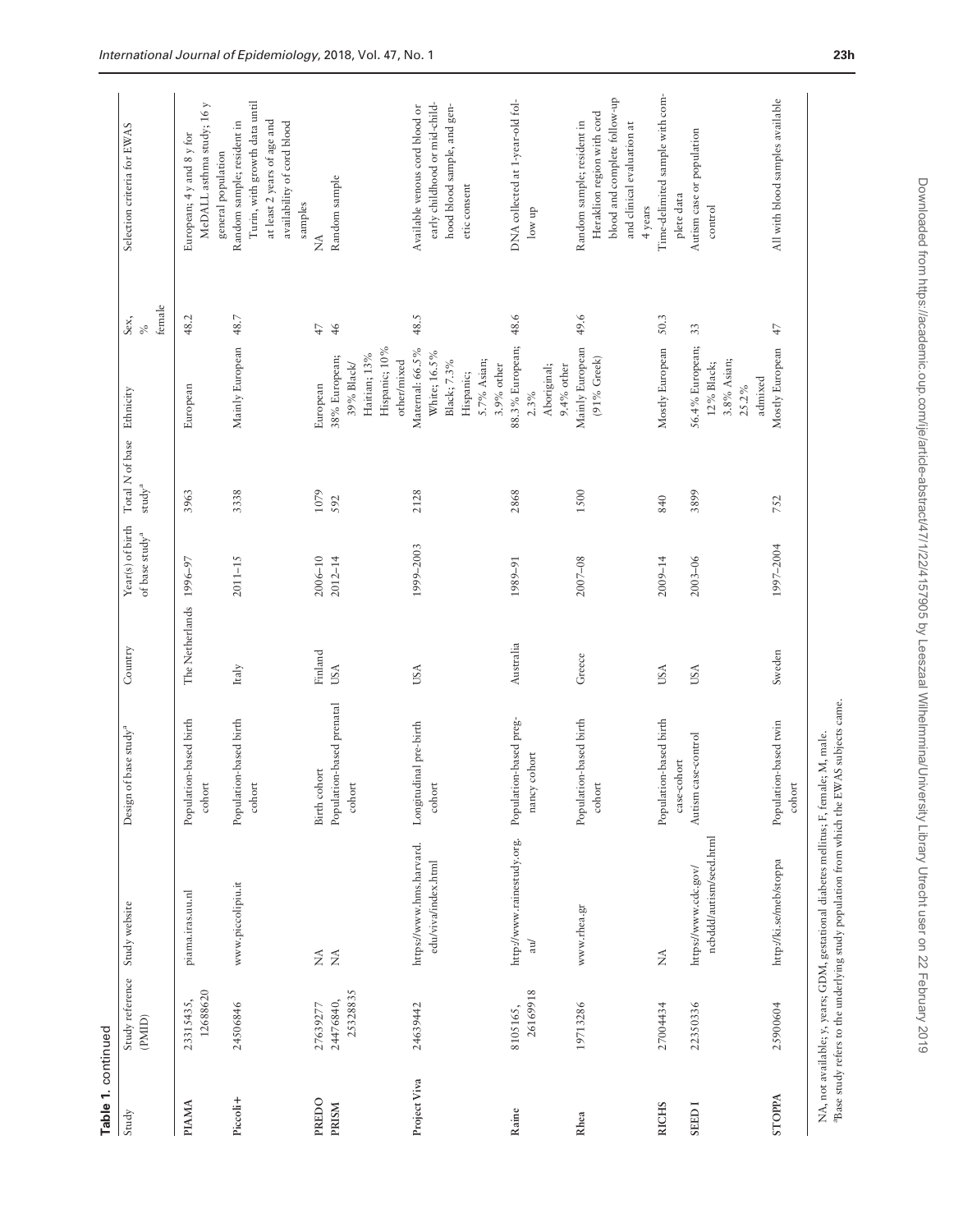<span id="page-10-0"></span>

Figure 2. Flow diagram of the analytical processes.

cleft lip and palate (NCL) or autism (SEED I), but most are population-based cohorts collecting a vast amount of data on many domains. These include anthropometric, cardiometabolic, neurodevelopmental and respiratory measurements, as well as childhood diseases. Further details of data collection waves, follow-up and biological sample collection in all studies can be found in [Supplementary Table 1.](https://academic.oup.com/ije/article-lookup/doi/10.1093/ije/dyx190#supplementary-data) The PACE Consortium is focused around the common methylation platform. Studies commit to the PACE Consortium on a projectby-project basis. They are not necessarily involved in PACE with all their data, but rather decide per project whether or not they will participate. It is therefore possible that a particular study is not involved in a PACE project on a specific topic, for example because they decide to pursue a single-study project or because they are involved in another collaboration on that topic. In such cases, studies opt out of the project and are not involved until the work is published. With ongoing sample collection and data expansion in each study, increased DNA methylation and phenotype measures will be available in the future. Multiple cohorts have longitudinal measurements of DNA methylation, and investigations on the persistence of DNA methylation signals are possible. Repeated measurements of outcomes during childhood, adolescence and beyond will enable specific developmental or life course trajectory analyses in relation to DNA methylation signals. Study-specific details are described in the [Supplementary ma](https://academic.oup.com/ije/article-lookup/doi/10.1093/ije/dyx190#supplementary-data) [terial](https://academic.oup.com/ije/article-lookup/doi/10.1093/ije/dyx190#supplementary-data) and [Supplementary Table 1.](https://academic.oup.com/ije/article-lookup/doi/10.1093/ije/dyx190#supplementary-data)

### What has been measured?

All studies involved in the PACE Consortium have common measures of DNA methylation. Currently the platform used by the group is the Illumina 450 K HumanMethylation array, the most widely used array in large-scale human studies (Illumina Inc., San Diego, USA).<sup>[26](#page-20-0)</sup> Recently a larger, compatible array (850 K EPIC) was developed.<sup>[27](#page-20-0)</sup> New studies using this array can be included in the Consortium in the future. The 450 K array includes around 485 000 DNA methylation sites, covering less than 2% of all sites across the genome. It is targeted at genes and CpG islands, and sites were chosen based on advice of an international group of DNA methylation experts.[26](#page-20-0) The PACE Consortium currently focuses on exposures occurring during pregnancy and childhood health outcomes. Across studies, a vast number of exposures and outcomes are available and studies usually participate in multiple analyses. The main exposures that the PACE Consortium currently focuses on are those occurring during pregnancy; the main outcomes are childhood health parameters and diseases. An overview is given in [Figure 3.](#page-11-0) Recently, working groups have formed around methodological issues, such as blood cell composition adjustment and evaluation of methods for identifying differentially methylated regions. Many of the studies involved in the PACE Consortium also have GWAS data and other types of 'omics' data, including transcriptomics and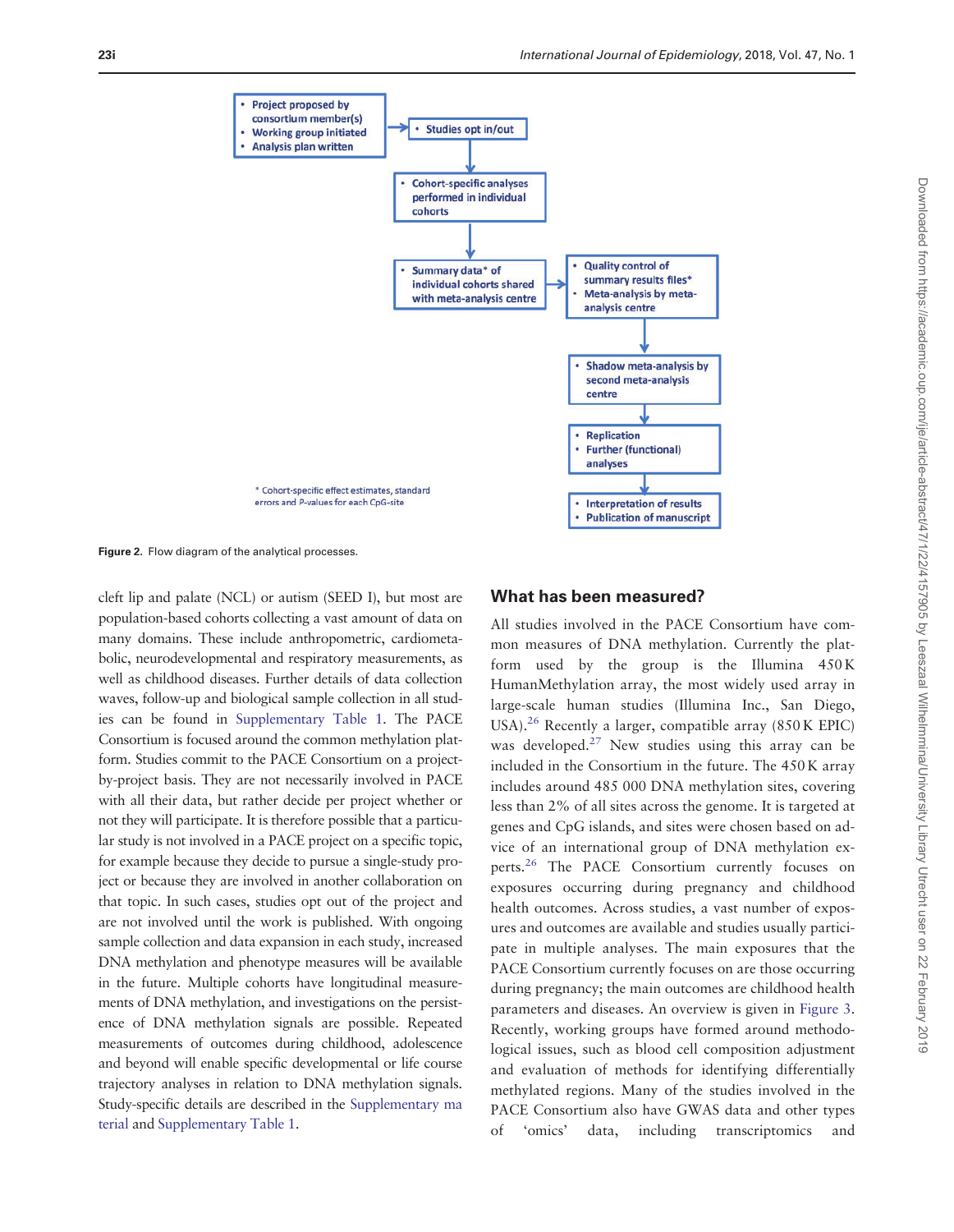<span id="page-11-0"></span>

Figure 3. Current main exposures, outcomes and methodological topics in the PACE Consortium.

metabolomics if available, creating the possibility for integrative omics analyses. The availability of GWAS data enables analyses of associations of genetic variants with DNA methylation, as well as analyses to assess the potential influence of genetic variation on methylation variance, the possible causal role of DNA methylation differences using a two-step mendelian randomization approach, and adjustment for genetic markers of ancestry.[36–38](#page-21-0)

#### What has it found?

A number of the cohorts involved in the PACE Consortium have published cohort-specific EWAS on various phenotypes, including maternal smoking, maternal body mass index, maternal stress and child birthweight and sex, pre-dating PACE projects on these topics.<sup>[28](#page-20-0)–[31,39–43](#page-21-0)</sup> Some studies have involved collaborations between a few of the PACE cohorts.<sup>[44–47](#page-21-0)</sup> In addition, members of the PACE Consortium have contributed to methodological developments in the field, such as evaluation of normalization methods, aspects of study design, and analysis software development[.48–54](#page-21-0) Multiple consortium projects are currently being analysed or prepared. Here, we would like to highlight the first three published reports.

The first large PACE Consortium meta-analysis reported on the results of a meta-analysis on maternal smoking in relation to cord blood DNA methylation.<sup>32</sup> This meta-analysis of EWAS was on sustained maternal

smoking during pregnancy in 13 cohorts, with a total of 6685 newborns. There were 6073 differentially methylated CpG sites in relation to maternal smoking during pregnancy, after multiple testing correction using a false discovery rate of 5%, of which half had not previously been identified for their association with either maternal smoking during pregnancy or smoking in adults. This analysis showed the increased power leveraged by large consortium analysis. Analyses of older children (five cohorts,  $N = 3187$ ) indicated that most of these DNA methylation signals observed at birth persist into childhood, but are attenuated. A number of the differentially methylated CpG sites were in or near genes with known roles in diseases associated with maternal smoking, such as orofacial clefts and asthma. We also found enrichment in developmental processes.

The second report was a meta-analysis of the association of maternal plasma folate levels during pregnancy among 1988 newborns from two cohorts. Differential methylation of 443 CpG sites related to 320 genes was found, with most of these genes having no known function in folate biology.[44](#page-21-0)

The third, most recent meta-analysis reported the results of an assessment of the association of prenatal air pollution exposure and cord blood DNA methylation in four cohorts, spanning 1508 participants.<sup>55</sup> It showed that exposure to nitrogen dioxide during pregnancy was associated with differential offspring DNA methylation in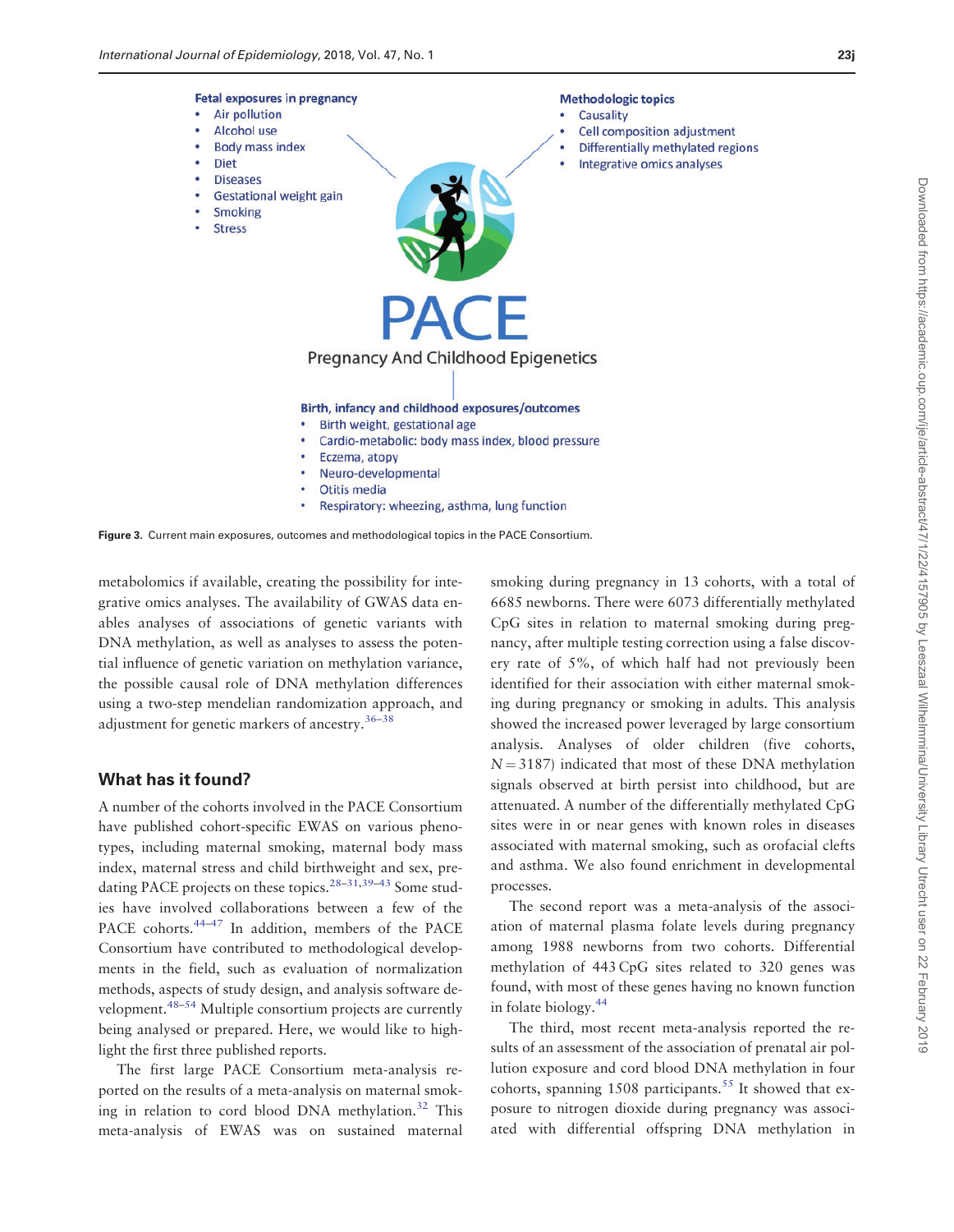mitochondria-related genes, as well as in several genes involved in antioxidant defence pathways. Some of these associations also persisted to older ages.<sup>[55](#page-21-0)</sup> A current overview of published papers from the PACE Consortium can be found at: [\[http://www.niehs.nih.gov/research/atniehs/](http://www.niehs.nih.gov/research/atniehs/labs/epi/pi/genetics/pace/index.cfm) [labs/epi/pi/genetics/pace/index.cfm](http://www.niehs.nih.gov/research/atniehs/labs/epi/pi/genetics/pace/index.cfm)].

### What are the main strengths and weaknesses?

#### Main strengths

Although individual-cohort analyses can reveal associated DNA methylation sites, joining forces in meta-analyses within a consortium brings significant benefits. First, it substantially increases sample size, facilitating the discovery of novel loci and optimizing the use of resources. Second, it offers the potential for analyses of DNA methylation signals at various ages throughout infancy, childhood and adolescence. Third, this setting makes it possible to compare effects between different populations and ethnicities. Fourth, a consortium setting allows replication of findings across studies, thus decreasing the publication of false-positive results from individual studies. Fifth, EWAS analyses in pregnancy, birth and child cohort studies offer an enormous potential to shed light on mechanisms underlying the associations of early, fetal and childhood exposures with later life health and disease, and on a potential role of DNA methylation as a biomarker of exposures or outcomes. The longitudinal data collection from early life onwards enables us to study the role of DNA methylation in life course health trajectories. Sixth, the experience and diverse backgrounds of the PACE investigators, including epidemiologists, statisticians, geneticists, clinicians, bioinformaticians and biologists, enables sharing of methods and analytical code, quicker solutions to methodological issues and easier exchange of knowledge and skills. The experience of many PACE investigators in existing consortia, often with the same partner studies, was of great benefit at the start of the PACE Consortium. Issues that may have posed challenges to earlier consortia, such as communication between studies, harmonizing analytical methods, and authorship strategies, were hence part of the 'basic skill set' of this Consortium.<sup>[33](#page-21-0)</sup> Seventh, the Consortium also offers outstanding networking opportunities for students, postdocs and junior investigators in their career development. Based on recent experience in GWAS consortia, we expect that the PACE structure can be a springboard for both junior and senior investigators to apply for funding for new projects, including those that require additional analyses of samples, exposures or outcomes. Similar to many other consortia, the PACE Consortium has no

structural or central funding other than the modest administrative support from the National Institute of Environmental Health Sciences for conference calls, the website and the three in-person meetings held to date.

#### Main weaknesses

Analyses of epigenome-wide DNA methylation face particular methodological challenges. First, the analyses in the PACE Consortium are mainly performed on DNA extracted from blood samples, which are easily collected in population-based settings. However, each cell type may have its own unique methylation profile. Thus, DNA methylation in leukocytes does not necessarily represent DNA methylation in other tissues that may be more relevant for certain phenotypes, for example lung tissue when studying the association of DNA methylation and asthma. This feature of DNA methylation studies in blood poses a challenge in the interpretation of the findings. As cohort studies involving young children will generally not be able to collect more specific tissue samples, with the exception of buccal cells, collaborations will be sought with other partners in the future to be able to address tissue specificity. A subset of PACE cohorts have DNA methylation measured in placenta. Second, the distribution of blood cell subtypes in blood samples varies in response to a range of internal and external factors, such as infection, diseases and smoking. As DNA methylation is cell-type specific, an observed association of an exposure or an outcome with DNA methylation may be the result of changes in blood cell composition, rather than a representation of a true association. Adjustment for blood cell composition in studies using cord blood data is a challenge. So far, we have used the regression calibration method of Houseman and colleagues, which until recently has been constrained to the first available reference panel of 450 K data in white blood cell subtypes of six adult males. This panel has been shown to be suboptimal in estimating blood cell proportions in DNA from newborns.<sup>49,56,57</sup> Recently, PACE consortium investigators reported on cord blood-specific methods for blood cell composition correction.[49,58,59](#page-21-0) Third, as in any epidemiological study, but less problematic in GWAS, confounding factors need to be taken into account in the analyses. In addition, confounding by technical covariates, or batch effects, which has minimal effect on genotype calling in GWAS, needs to be addressed in EWAS and may require extensive adjustment. Given the size of the Consortium and the number of studies that may be involved in a metaanalysis, it can also be a challenge in terms of logistics and time to ask individual studies to go back and re-run analyses with additional covariates or stratified on a particular factor such as sex to study associations in more detail.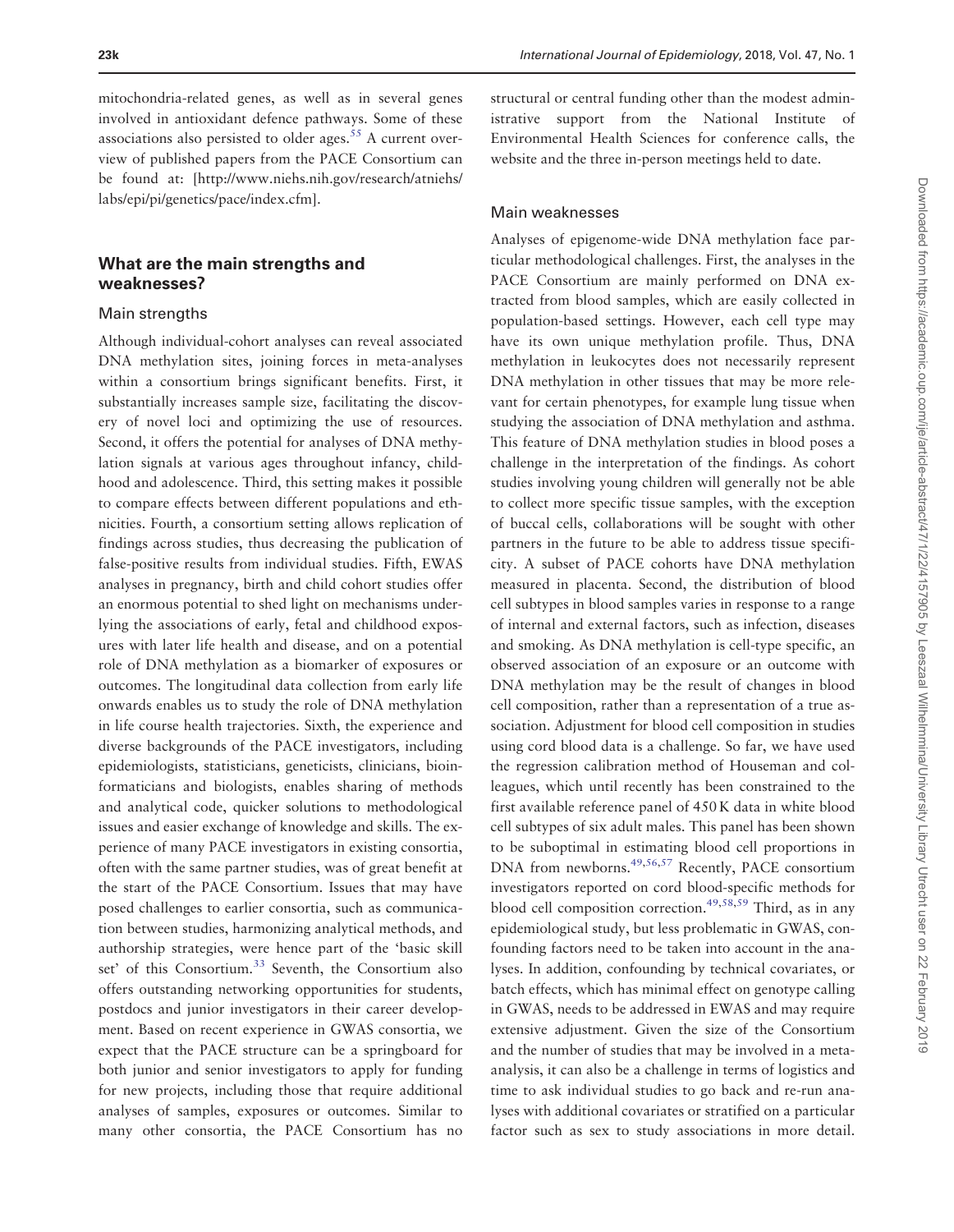Fourth, as certain outcomes or disease states may also influence DNA methylation, the potential for reverse causality needs to be taken into account, especially in crosssectional analyses. Yet, even if a disease causes differences in DNA methylation, these may still serve a clinical pur-pose as biomarker of the disease or its progression.<sup>[15](#page-20-0)</sup> Such epigenetic biomarkers may be used in disease prediction, as a diagnostic test, in determining specific disease subtypes or in informing on prognosis.<sup>[3](#page-20-0)</sup> Fifth, the currently used DNA methylation arrays only cover 2–3% of the total number of DNA methylation sites, with a focus on genes and  $CpG$  islands.<sup>[26,27](#page-20-0)</sup> Even though the newer EPIC array increases coverage of enhancer regions, the coverage will still be relatively limited. $27$  Sixth, the integration of DNA methylation data with other 'omics' data to gain insight into their interrelations will also pose challenges, both in terms of methodology and in terms of bioinformatics approaches. An in-depth discussion of these methodological challenges is beyond the scope of this article, but these are topics of ongoing work within and outside the PACE Consortium.<sup>[50,60](#page-21-0)–[63](#page-22-0)</sup> Seventh, the studies currently involved in the PACE Consortium are located in industrialized countries. Studying environmental exposures in lowand middle-income settings would be relevant for a more complete understanding of epigenetic mechanisms. As PACE is an open consortium, we hope to be able to include studies from developing countries in the future.

There is much to learn in the field of EWAS. The efforts by this Consortium and many other researchers represent the first steps in the discovery of the role of DNA methylation in health and disease. Results from EWAS meta-analyses do not stand on their own. Discovery results from EWAs need to be followed by investigation of the relationships between DNA methylation and gene expression, of the roles of biological pathways on outcomes and of causality between exposures and DNA methylation. Conversely, results from laboratory scientists may inspire new analyses of DNA methylation in human studies. Many methodological issues need to be resolved. The PACE Consortium offers a strong platform to address these points and to contribute to the field of population epigenetics in the future.

### Can I get hold of the data? Where can I find out more?

The PACE Consortium is an open consortium and studies interested in participating in one or more analyses are welcome to join. Each individual cohort analyses its own data locally and only summary statistics, including cohortspecific effect estimates, standard errors and P-values for each CpG site, are shared for the meta-analysis. Therefore, for access to data from individual cohorts in the PACE

Consortium, researchers should contact studies directly. Study-specific protocols can be found through the study websites [\(Supplementary material](https://academic.oup.com/ije/article-lookup/doi/10.1093/ije/dyx190#supplementary-data) and [Supplementary](https://academic.oup.com/ije/article-lookup/doi/10.1093/ije/dyx190#supplementary-data) [Table 1\)](https://academic.oup.com/ije/article-lookup/doi/10.1093/ije/dyx190#supplementary-data) or through contact with study investigators. Researchers interested in participating in the PACE Consortium can contact the corresponding authors of this paper. Meta-analysis summary statistics will be made publicly available, in accordance with journal requirements. For more information, please see: [\[http://www.niehs.nih.](http://www.niehs.nih.gov/research/atniehs/labs/epi/pi/genetics/pace/index.cfm) [gov/research/atniehs/labs/epi/pi/genetics/pace/index.cfm\]](http://www.niehs.nih.gov/research/atniehs/labs/epi/pi/genetics/pace/index.cfm).

#### Supplementary Data

[Supplementary data](https://academic.oup.com/ije/article-lookup/doi/10.1093/ije/dyx190#supplementary-data) are available at IJE online.

#### Profile in a nutshell

- The PACE Consortium is an open consortium that brings together studies with epigenome-wide DNA methylation data in pregnant women, newborns and/or children, with the aim to identify, using metaanalysis, differences in DNA methylation in association with a wide range of exposures and outcomes related to health across the life course.
- Currently, the consortium includes 39 studies with over 29 000 samples with epigenome-wide DNA methylation data. Participation is on a project-by-project basis.
- Projects to date include gestational exposures and maternal behaviours, such as maternal alcohol use, body mass index, gestational weight gain, stress, diet, air pollution, maternal diseases and smoking. Outcomes under study include childhood growth and obesity, and cardiometabolic, neurodevelopmental, respiratory and allergic phenotypes.
- Researchers interested in participating can contact the corresponding authors (J.F.F. and S.J.L.) of this paper. For more information: [\[http://www.niehs.nih.gov/](http://www.niehs.nih.gov/research/atniehs/labs/epi/pi/genetics/pace/index.cfm) [research/atniehs/labs/epi/pi/genetics/pace/index.cfm](http://www.niehs.nih.gov/research/atniehs/labs/epi/pi/genetics/pace/index.cfm)].

### Funding

### Avon Longitudinal Study of Parents And Children (ALSPAC)

The UK Medical Research Council and the Wellcome Trust (grant ref: 102215/2/13/2) and the University of Bristol provide core support for ALSPAC. The Accessible Resource for Integrated Epigenomics Studies (ARIES), which generated large-scale methylation data, was funded by the UK Biotechnology and Biological Sciences Research Council (BB/I025751/1 and BB/I025263/1). Additional epigenetic profiling on the ALSPAC cohort was supported by the UK Medical Research Council Integrative Epidemiology Unit and the University of Bristol (MC\_UU\_12013\_1, MC\_UU\_12013\_2, MC\_UU\_12013\_5 and MC\_UU\_12013\_8), the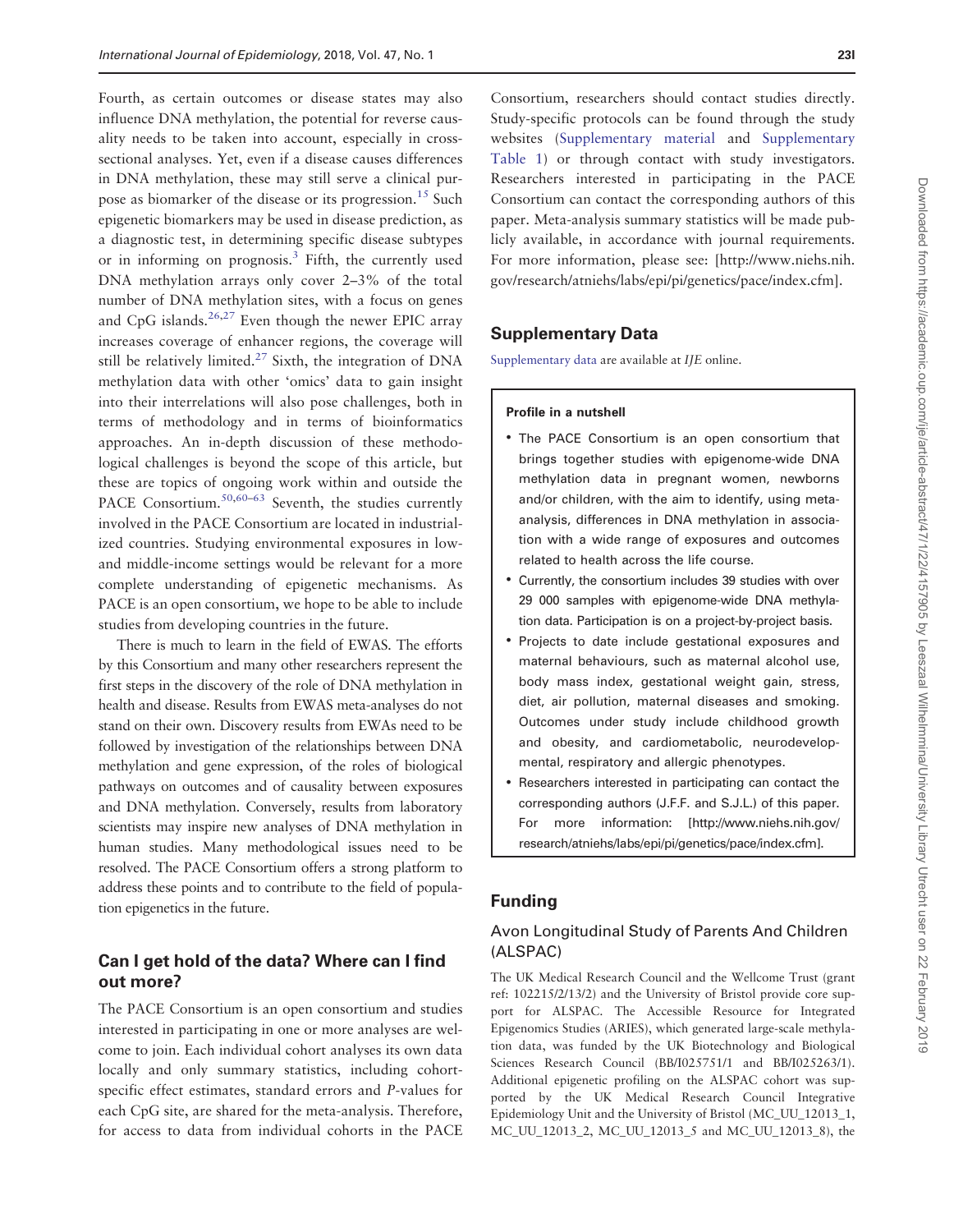Wellcome Trust (WT088806) and the United States National Institute of Diabetes and Digestive and Kidney Diseases (R01 DK10324). The funders had no role in study design, data collection and analysis, decision to publish or preparation of the manuscript.

### Children's Allergy Environment Stockholm Epidemiology study (BAMSE)

The BAMSE cohort was supported by the Swedish Research Council, the Swedish Heart-Lung Foundation, Freemason Child House Foundation in Stockholm, MeDALL (Mechanisms of the Development of ALLergy), a collaborative project conducted within the European Union (grant agreement No. 261357), Stockholm County Council (ALF), Swedish Foundation for Strategic Research (SSF, RBc08–0027, EpiGene project), the Strategic Research Programme (SFO) in Epidemiology at Karolinska Institutet, the Swedish Research Council Formas and the Swedish Environment Protection Agency.

#### California Birth Cohort (CBC)

Funding provided to J.L.W. by the Center for Integrative Research on Childhood Leukemia and the Environment (P01ES018172), NIH grants P50ES018172 and R01ES09137, EPA RD83451101, RD83615901, and NIH 5P30CA082103 (the UCSF Comprehensive Cancer Center Support grant). R.R. is supported by P30 CA82103 (the UCSF Comprehensive Cancer Center Support grant). S.G. is supported by the Swiss Science National Foundation [grants number: P2LAP3\_158674] and the Sutter-Stöttner Foundation.

### Center for Health Assessment of Mothers and Children of Salinas (CHAMACOS)

The CHAMACOS study was supported by the NIH grants P01 ES009605 and R01 ES021369, R01ES023067 and EPA grants RD 82670901 and RD 83451301.

### Childhood Obesity Project (CHOP)

The CHOP study and research reported herein were partially supported by: the Commission of the European Community, specific RTD Programme 'Quality of Life and Management of Living Resources' within the 5th Framework Programme (research grant nos. QLRT-2001–00389 and QLK1-CT-2002–30582); the 6th Framework Programme (contract no. 007036); the European Union's Seventh Framework Programme (FP7/2007–2013), project EarlyNutrition under grant agreement no. 289346; and the European Research Council Advanced grant ERC-2012-AdG – no.322605 META-GROWTH. This manuscript does not necessarily reflect the views of the Commission and in no way anticipates the future policy in this area. The funders had no role in study design, data collection and analysis, decision to publish or preparation of the manuscript.

#### Children's Health Study (CHS)

The CHS was supported by the following NIH grants: K01ES017801, R01ES022216, P30ES007048, R01ES014447, P01ES009581, R826708–01 and RD831861–01. C.V.B. has received funding from NIH grants P50ES026086, R01ES022216, K01ES017801 and EPA grant 83615801–0.

### Early Autism Risk Longitudinal Investigation cohort (EARLI)

Funding for this work was provided by R01ES017646, R01ES01900, R01ES16443, and Autism Speaks grant #260377.

### Etudes des Déterminants pré et postnatals précoces du développement et de la santé de l'Enfant (EDEN)

EDEN funding was provided by: Funds for Research in Respiratory Health, the French Ministry of Research: IFR program, INSERM Nutrition Research Program, French Ministry of Health: Perinatality Program, French National Institute for Population Health Surveillance (INVS), Paris–Sud University, French National Institute for Health Education (INPES), Nestlé, Mutuelle Générale de l'Education Nationale (MGEN), French-speaking association for the study of diabetes and metabolism (Alfediam), grant # 2012/ 51290–6 Sao Paulo Research Foundation (FAPESP), EU-funded MedAll project.

### ENVIRonmental influence ON early AGEing (ENVIRonAGE)

The ENVIRonAGE birth cohort is funded by the European Research Council (ERC-2012-StG.310898) and by funds of the Flemish Scientific Research Council (FWO, N1516112 / G.0.873.11 N.10). The methylation assays were funded by the European Community's Seventh Framework Programme FP7/2007– 2013 project EXPOsOMICS (grant no. 308610). M.P. was supported by the People Program (Marie Curie Actions) of the European Union's Seventh Framework Program FP7/2007–2013/ under REA grant agreement n° [628858]. A.V. has a PhD fellowship from Bijzonder Onderzoeksfonds (BOF) Hasselt University.

### Exploring Perinatal Outcomes in Children (EPOCH)

EPOCH is funded by the following NIH grants: R01DK068001; R01 DK100340.

### Flemish Environment and Health Study I (FLEHSI) birth cohort

The FLEHS study was commissioned, financed and steered by the Ministry of the Flemish Community (Department of Economics, Science and Innovation; Flemish Agency for Care and Health; and Department of Environment, Nature and Energy). The methylation work was funded by the CEFIC LRI award 2013 that was given to S.L. who is the beneficiary of the Cefic-LRI Innovative Science Award 2013 and of a post-doctoral fellowship [12L5216N; [http://](http://www.fwo.be/) [www.fwo.be/\]](http://www.fwo.be/) provided by the Research Foundation-Flanders (FWO) and the Flemish Institute for Technological Research (VITO). P.deB. is recipient of a Bill & Melinda Gates Foundation Grand Challenges Exploration grant (OPP119403) in the field of saliva biomarker discovery.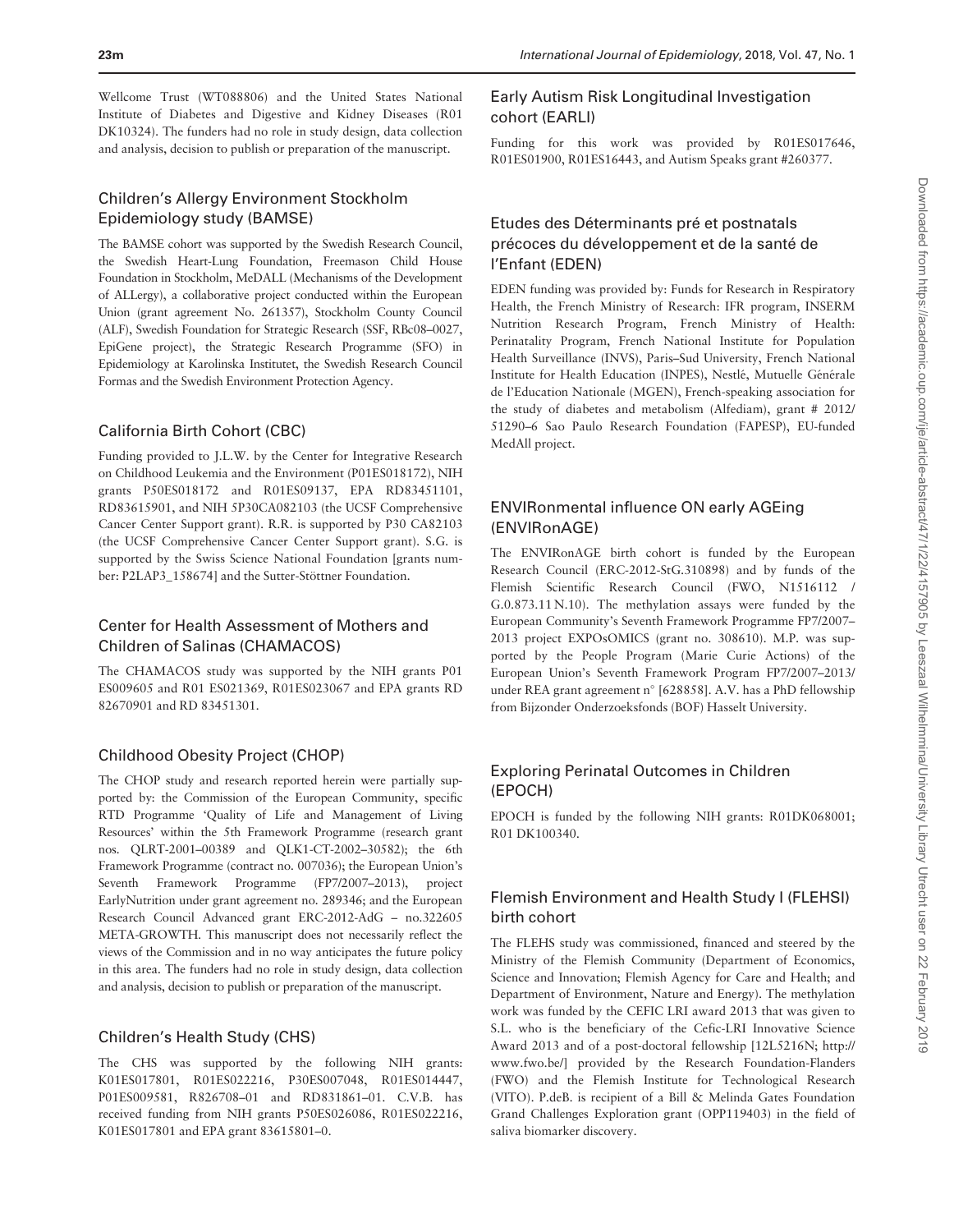### Genes-environments and Admixture in Latino Americans (GALA II)

The GALA II study was supported in part by grants from the Sandler Family Foundation; the American Asthma Foundation; National Institutes of Health: the National Heart, Lung and Blood Institute (HL117004); the National Institute of Environmental Health Sciences (ES24844); the National Institute on Minority Health and Health Disparities (MD006902, MD009523); the National Institute of General Medical Sciences (GM007546); the Tobacco-Related Disease Research Program (24RT-0025).

### Groningen Expertise Centrum voor Kinderen met Overgewicht (GECKO)

The GECKO Drenthe birth cohort was funded by an unrestricted grant of Hutchison Whampoa Ltd, Hong Kong, and supported by the University of Groningen, Well Baby Clinic Foundation Icare, Noordlease and Youth Health Care Drenthe. This methylation project in the GECKO Drenthe cohort was supported by the Biobanking and Biomolecular Research Infrastructure Netherlands (CP2011–19).

#### Generation R Study

The Generation R Study is made possible by financial support from the Erasmus Medical Center, Rotterdam, the Erasmus University Rotterdam and the Netherlands Organization for Health Research and Development. The EWAS data were funded by a grant to V.W.J. from the Netherlands Genomics Initiative (NGI)/ Netherlands Organization for Scientific Research (NWO), Netherlands Consortium for Healthy Aging (NCHA; project nr. 050–060–810) and by funds from the Genetic Laboratory of the Department of Internal Medicine, Erasmus MC. This study received funding from the European Union's Horizon 2020 research and innovation programme (733206, LifeCycle). The Generation R EWAS data were partially funded by a grant from the National Institute of Child and Human Development (R01HD068437).V.W.J. received a grant from the Netherlands Organization for Health Research and Development (VIDI 016.136.361) and a Consolidator grant from the European Research Council (ERC-2014-CoG-648916). J.F.F. has received funding from the European Union's Horizon 2020 research and innovation programme under grant agreement No 633595 (DynaHEALTH). M.J.B-K. has received funding from the Netherlands' Organization for Scientific Research (NWO VICI) and an Advanced grant 2015 from the European Research Council ERC. M.H.V.J. has received funding from the Netherlands' Organization for Scientific Research (NWO Spinoza Award) and Gravitation program of the Dutch Ministry of Education, Culture, and Science and the Netherlands Organization for Scientific Research (NWO grant number 024.001.003). L.D. received funding from the Lung Foundation Netherlands (no 3.2.12.089; 2012).

### Genetics of Glycemic regulation in Gestation and Growth (Gen3G)

Gen3G was supported by a Fonds de Recherche du Québec en Santé (FRQ-S) operating grant (grant #20697); a Canadian Institute of Health Reseach (CIHR) operating grant (grant #MOP 115071); a Diabète Québec grant; and a Canadian Diabetes Association

operating grant (grant #OG-3–08–2622). M.F.H. has received an American Diabetes Association Pathways Accelerator Early Investigator Award (No 1–15-ACE-26). L.B .is a junior scholar from Fonds de Recherche du Québec en Santé (FRQ-S).

#### Genetics of Overweight Young Adults (GOYA)

Genotyping for the GOYA Study was funded by the Wellcome Trust (grant ref: 084762MA). Generation of DNA methylation data was funded by the MRC Integrative Epidemiology Unit which is supported by the Medical Research Council (MC\_UU\_12013/1–9) and the University of Bristol.

#### Healthy Start

Healthy Start is funded by the following NIH grants: R01 DK076648; R01ES022934; UL1 TR001082 – NIH/NCATS Colorado CTSA; P30 DK56350 – UNC Nutrition Obesity Research Center. A.P.S. has received funding from the National Institute of Environmental Health Sciences, National Institutes of Health (K99ES025817).

#### Infancia y Medio Ambiente (INMA)

Main funding of the epigenetic studies in INMA were grants from Instituto de Salud Carlos III (Red INMA G03/176, CB06/02/0041), Spanish Ministry of Health (FIS-PI04/1436, FIS-PI08/1151 including FEDER funds, FIS-PI11/00610, FIS-FEDER-PI06/0867, FIS-FEDER-PI03–1615) Generalitat de Catalunya-CIRIT 1999SGR 00241, Fundació La Marató de TV3 (090430), EU Commission (261357-MeDALL: Mechanisms of the Development of ALLergy), and European Research Council (268479-BREATHE: BRain dEvelopment and Air polluTion ultrafine particles in scHool childrEn).

### Inner City Asthma Consortium (ICAC) EPIGEN Cohort

Inner City Asthma Consortium EPIGEN cohort was funded by the National Institute of Allergy and Infectious Diseases (N01-AI90052).

### Isle of Wight 1989 birth cohort (IoW F1) and 3rd Generation study (IoW F2)

The IoW F1 Birth cohort assessments have been supported by the National Institutes of Health USA (grant no. R01 HL082925 and R01 HL132321) and Asthma UK (grant no. 364). The IoW third generation cohort was funded by NIAID/NIH R01AI091905. Methylation analysis was supported in part by NIAID/NIH R01AI091905 and R01AI121226. J.W.H., W.K., S.H.A. and H.Z. have received funds from the National Institute of Health R01 AI091905 (PI: Wilfried Karmaus), R01AI121226 (MPI: Hongmei Zhang and John Holloway) and R01HL132321 (PI: Wilfried Karmaus).

### Norwegian Mother and Child Cohort Study (MoBa)

The Norwegian Mother and Child Cohort Study is supported by the Norwegian Ministry of Health and Care Services and the Ministry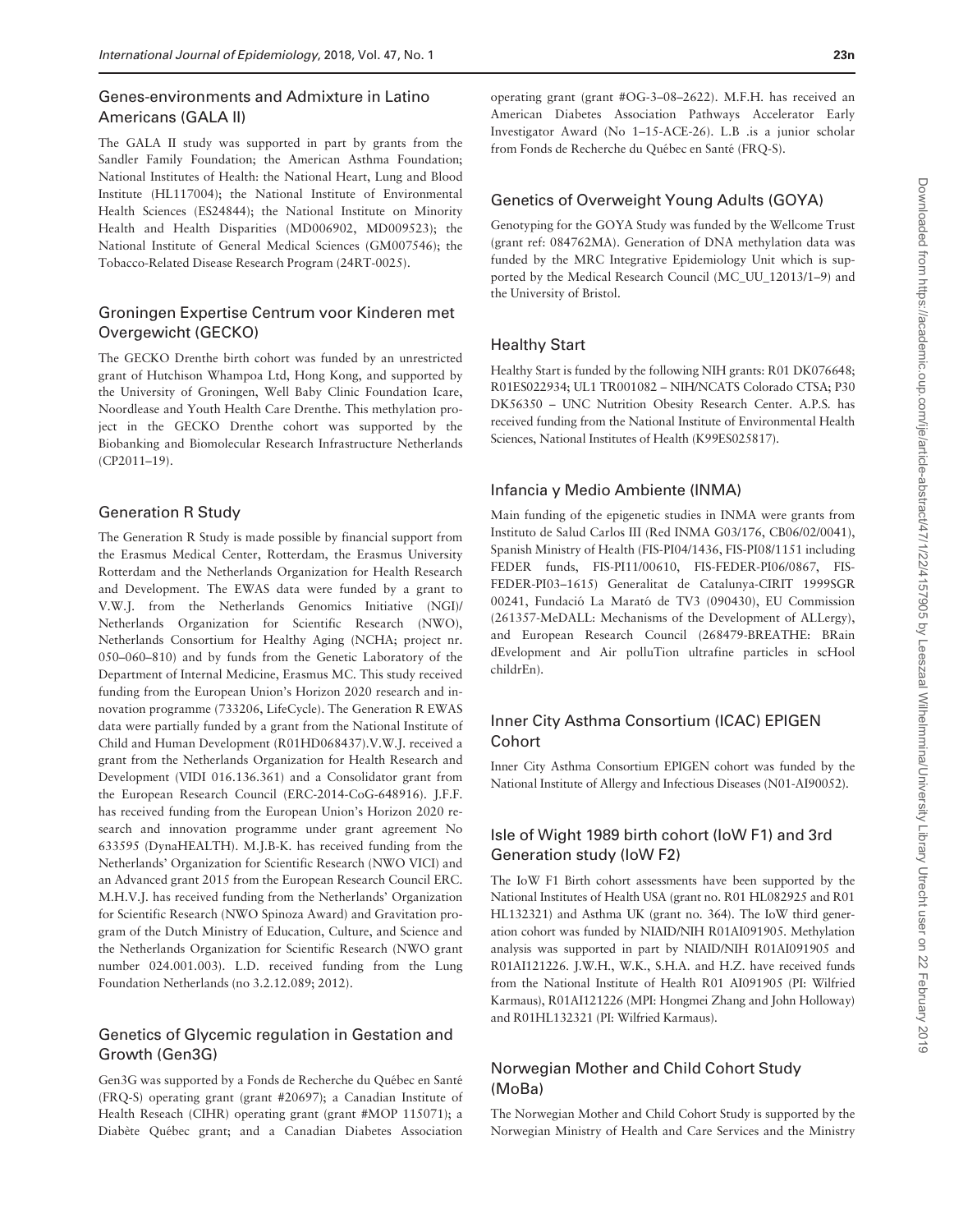of Education and Research, NIH/NIEHS (contract no N01-ES-75558), NIH/NINDS (grant no.1 UO1 NS 047537–01 and grant no.2 UO1 NS 047537–06A1). MoBa1 and MoBa 2 are supported by the Intramural Research Program of the NIH, National Institute of Environmental Health Sciences (Z01-ES-49019) and Norwegian Research Council/BIOBANK (grant no 221097). The work in MoBa3 was supported in part by a Postdoctoral Fellowship grant from the Ullevål Hospitals Research Council (now under Oslo University Hospital) and travel grants from the Unger-Vetlesens foundation and the Norwegian American Womens Club, all to M.C.M.K. MoBa3 epigenomics data analyses were funded by INCA/Plan Cancer-EVA-INSERM, France, and the International Childhood Cancer Cohort Consortium (I4C), and performed by the Epigenetics Group at the International Agency for Research on Cancer (IARC, Lyon, France), A.G. was supported by the grant from INCA/Plan Cancer-EVA-INSERM (France, 2015) to Z.H. and also by the IARC Postdoctoral Fellowship, partially supported by the EC FP7 Marie Curie Actions-People-Co-funding of regional, national and international programmes (COFUND).

### Norway Facial Clefts Study (NCL)

This research was supported by the Intramural Research Program of the NIH, National Institute of Environmental Health Sciences (Z01 ES044005, ES049033, ES049032).

#### Newborn Epigenetics Study (NEST)

The NEST study was funded by NIEHS grants R21ES014947 and R01ES016772 and NIDDK grant R01DK085173. C.H. and D.D.J. have received funding from the National Institute of Environmental Health Science (P30 ES025128).

#### Northern Finland Birth Cohorts (NFBC) 1966

NFBC1966 received financial support from University of Oulu grant no. 65354, Oulu University Hospital grant no. 2/97, 8/97, Ministry of Health and Social Affairs grant no. 23/251/97, 160/97, 190/97, National Institute for Health and Welfare, Helsinki grant no. 54121, Regional Institute of Occupational Health, Oulu, Finland grant no. 50621, 54231. S.S. has received funding from the European Union's Horizon 2020 research and innovation programme under grant agreement No 633595 (DynaHEALTH).

### Northern Finland Birth Cohorts (NFBC) 1986

EU QLG1-CT-2000–01643 (EUROBLCS) grant no. E51560, NorFA grant no. 731, 20056, 30167, USA / NIHH 2000 G DF682 grant no. 50945. M.R.J. has received funding from the European Union's Horizon 2020 research and innovation programme under grant agreement No. 633595 (DynaHEALTH). M.R.J. has received funding from the Academy of Finland for this work.

### New Hampshire Birth Cohort Study (NHBCS)

The NHBCS was supported by: NIH-NIEHS P01 ES022832; US EPA grant RD83544201; NIH-NIGMS P20GM104416; and NCI R25CA134286.

### Prevention and Incidence of Asthma and Mite Allergy (PIAMA)

The PIAMA study was supported by the Netherlands Organization for Health Research and Development; the Netherlands Organization for Scientific Research; the Netherlands Asthma Fund; the Netherlands Ministry of Spatial Planning, Housing, and the Environment; and the Netherlands Ministry of Health, Welfare, and Sport. Methylation analyses were supported by MeDALL, a collaborative project supported by the European Union under the Health Cooperation Work Program of the 7th Framework program (grant agreement number 261357).

#### Piccoli+

The study was approved and initially funded by the Italian National Centre for Disease Prevention and Control (CCM grant 2010) and by the Italian Ministry of Health (art 12 and 12bis Dl.gs.vo 502/92). The methylation assays were funded by the European Community's Seventh Framework Programme FP7/2007–2013 project EXPOsOMICS (grant no. 308610).

### Prediction and Prevention of Preeclampsia and Intrauterine Growth Restriction Study (PREDO)

The PREDO Study has been funded by the Academy of Finland, EraNet, EVO (a special state subsidy for health science research), University of Helsinki Research Funds, the Signe and Ane Gyllenberg foundation, the Emil Aaltonen Foundation, the Finnish Medical Foundation, the Jane and Aatos Erkko Foundation, the Novo Nordisk Foundation, the Päivikki and Sakari Sohlberg Foundation and the Sigrid Juselius Foundation granted to members of the Predo study board. Methylation assays were funded by the Academy of Finland. J.L. has received funding from the University of Helsinki and Academy of Finland.

### PRISM

R.J.W. received funding for the PRISM cohort under R01 HL095606 and R01 HL1143396.

### Project Viva

The Project Viva cohort is funded by NIH grants R01HL111108, R01NR013945, and R37 HD034568.

### The Western Australian Pregnancy Cohort (Raine) Study

We would like to acknowledge the University of Western Australia (UWA), Curtin University, the Raine Medical Research Foundation, the UWA Faculty of Medicine, Dentistry and Health Sciences, the Telethon Kids Institute, the Women's and Infant's Research Foundation (KEMH) and Edith Cowan University for providing funding for the core management of the Raine Study. The funding for the methylation assays was through the National Health and Medical Research Council grant 1059711. R.C.H. receives funding from the National Health and Medical Research Council (NHMRC) fellowship 1053384. P.M. is supported by funding from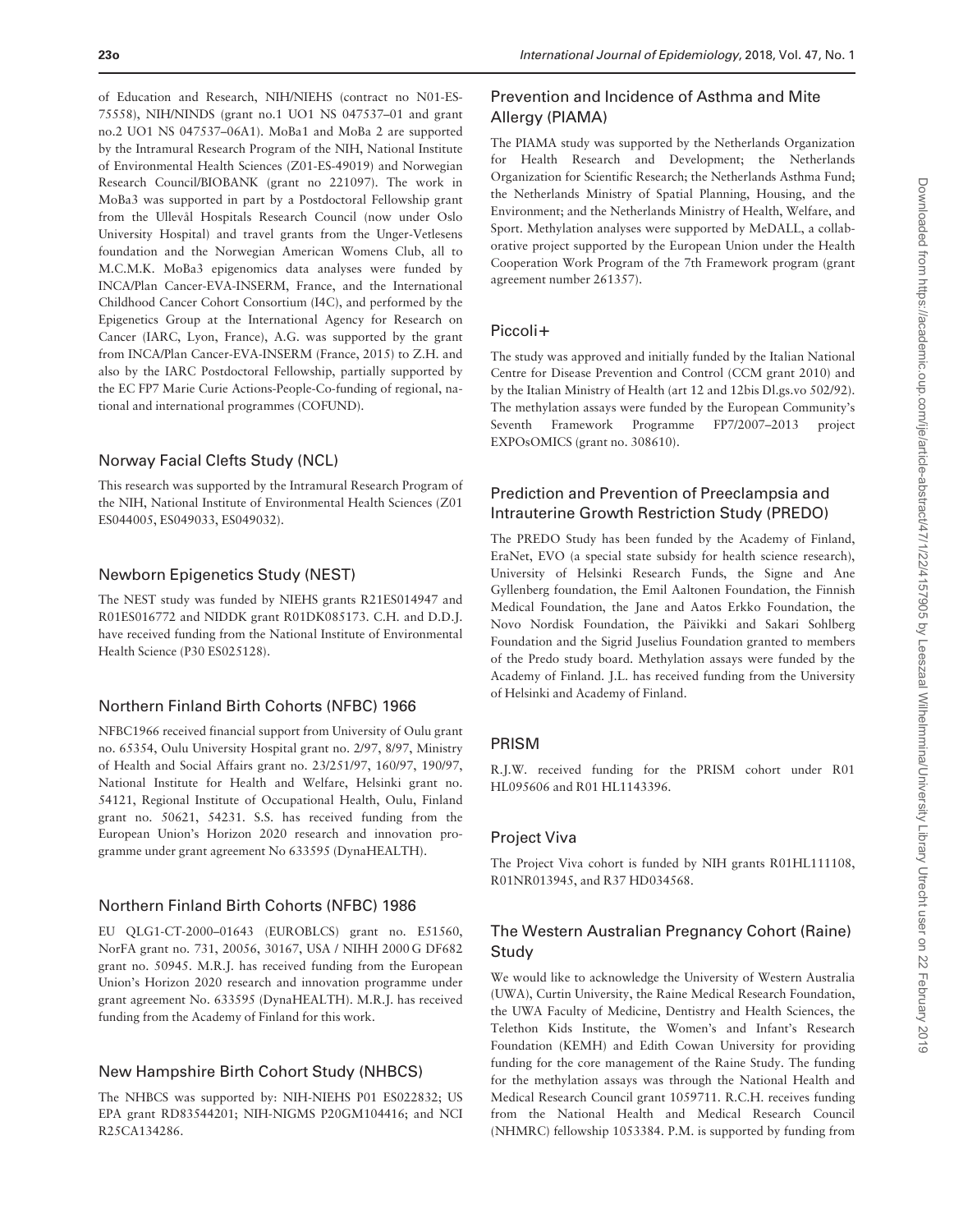the Australian National Health and Medical Research Council and the United States National Institute of Health.

#### Rhea Mother-Child Cohort (Rhea)

The Rhea project was financially supported by European Union (EU) grants for specific projects (EU FP6–2003-Food-3- NewGeneris; EU FP6. STREP HiWATE; EU FP7 ENV.2007.1.2.2.2. Project no. 211250 ESCAPE; EU FP7–2008- ENV-1.2.1.4 Envirogenomarkers; EU FP7-HEALTH-2009-single stage CHICOS; EU FP7 ENV.2008.1.2.1.6. Proposal no. 226285 ENRIECO; EU-FP7-HEALTH-2012 Proposal no. 308333 HELIX); MeDALL (FP7 European Union project, no. 264357); and the Greek Ministry of Health (programme of prevention of obesity and neurodevelopmental disorders in preschool children, in Heraklion district, Crete, Greece, 2011–14; 'Rhea Plus': Primary Prevention Program of Environmental Risk Factors for Reproductive Health, and Child Health: 2012–15). The methylation assays were funded by the European Community's Seventh Framework Programme FP7/2007–2013 project EXPOsOMICS (grant no. 308610).

#### Rhode Island Child Health Study (RICHS)

RICHS was supported by the National Institutes of Health (NIH-NIMH R01MH094609, NIH-NIEHS R01ES022223, NIH-NIEHS R01ES025145).

### Study to Explore Early Development, Phase I (SEED I)

The SEED study is funded by the Centers for Disease Control and Prevention (grant nos. U10DD000180, U10DD000181, U10DD000182, U10DD000183, U10DD000184, U10DD000498) and the methylation assays were funded by Autism Speaks (grant no. 7659).

#### Swedish Twin study On Prediction and Prevention of Asthma (STOPPA)

Financial support was provided by the Swedish Research Council through the Swedish Initiative for research on Microdata in the Social And Medical Sciences (SIMSAM) framework grant number 340–2013–5867, grants provided by the Stockholm County Council (ALF projects), the Strategic Research Program in Epidemiology at Karolinska Institutet, the Swedish Asthma and Allergy Association's Research Foundation, Stiftelsen Frimurare Barnahuset Stockholm and the Swedish Heart-Lung Foundation.

### Acknowledgements

### Avon Longitudinal Study of Parents And Children (ALSPAC)

We are extremely grateful to all the families who took part in this study, the midwives for their help in recruiting them, and the whole ALSPAC team, which includes interviewers, computer and laboratory technicians, clerical workers, research scientists, volunteers, managers, receptionists and nurses. We would like to acknowledge

Oliver Lyttleton, Hashem Shihab, Nabila Kazmi and Geoff Woodward for their earlier contribution to the generation of ARIES data (ALSPAC methylation data).

### Children's Allergy Environment Stockholm Epidemiology study (BAMSE)

We would like to thank all the families for their participation in the BAMSE study. In addition, we would like to thank Eva Hallner, Sara Nilsson and André Lauber at the BAMSE secretariat for invaluable support, as well as Mutation Analysis Facility (MAF) at Karolinska Institutet for genome-wide methylation analysis, and Ingrid Delin for excellent technical assistance. The computations were performed on resources provided by SNIC through Uppsala Multidisciplinary Center for Advanced Computational Science (UPPMAX) under Project b2014110.

### Center for Health Assessment of Mothers and Children of Salinas (CHAMACOS)

We are grateful to the CHAMACOS staff, community partners and participants. We would like to acknowledge contributions from Katherine Kogut, Drs Harley and Bradman and CERCH staff, Holland laboratory students and staff and Barcellos group at the School of Public Health, University of California, Berkeley.

#### Childhood Obesity Project (CHOP)

We thank the participating families and all project partners for their enthusiastic support of the project and Dr Eva Reischl, who technically produced the DNA methylation data at the Genome Analysis Center of Helmholtz Zentrum Muenchen, Germany. The European Childhood Obesity Trial Study Group: Philippe Goyens, Clotilde Carlier, Joana Hoyos, Pascale Poncelet, and Elena Dain (Universite Libre de Bruxelles (ULB) Brussels, Belgium); Jean-Noel Van Hees (CHC St Vincent: Françoise Martin, Annick Xhonneux, Jean-Paul Langhendries, and Jean-Noel Van Hees, Liège-Rocourt, Belgium); Ricardo Closa-Monasterolo, Joaquin Escribano, Veronica Luque, Georgina Mendez, Natalia Ferre, and Marta Zaragoza-Jordana (Universitat Rovira i Virgili, Institut d'Investigacio Sanitaria Pere Virgili, Taragona, Spain); Marcello Giovannini, Enrica Riva, Carlo Agostoni, Silvia Scaglioni, Elvira Verduci, Fiammetta Vecchi, and Alice Re Dionigi (University of Milano, Milano, Italy); Jerzy Socha, Piotr Socha and Anna Stolarczyk (Children's Memorial Health Institute, Department of Gastroenterology, Hepatology and Immunology, Warsaw, Poland); Anna Dobrzanska and Dariusz Gruszfeld (Children's Memorial Health Institute, Neonatal Intensive Care Unit, Warsaw, Poland); Roman Janas (Children's Memorial Health Institute, Diagnostic Laboratory, Warsaw, Poland); Emmanuel Perrin (Danone Research Centre for Specialized Nutrition, Schiphol, the Netherlands); Rudiger von Kries (Division of Pediatric Epidemiology, Institute of Social Pediatrics and Adolescent Medicine, Ludwig Maximilians University of Munich, Munich, Germany); Helfried Groebe, Anna Reith, and Renate Hofmann (Klinikum Nurnberg Sued, Nurnberg, Germany); and Berthold Koletzko, Veit Grote, Martina Weber, Peter Rzehak, Sonia Schiess, Jeannette Beyer, Michaela Fritsch, Uschi Handel, Ingrid Pawellek, Sabine Verwied-Jorky, Iris Hannibal, Hans Demmelmair, Gudrun Haile, and Melissa Theurich (Division of Nutritional Medicine and Metabolism, Dr von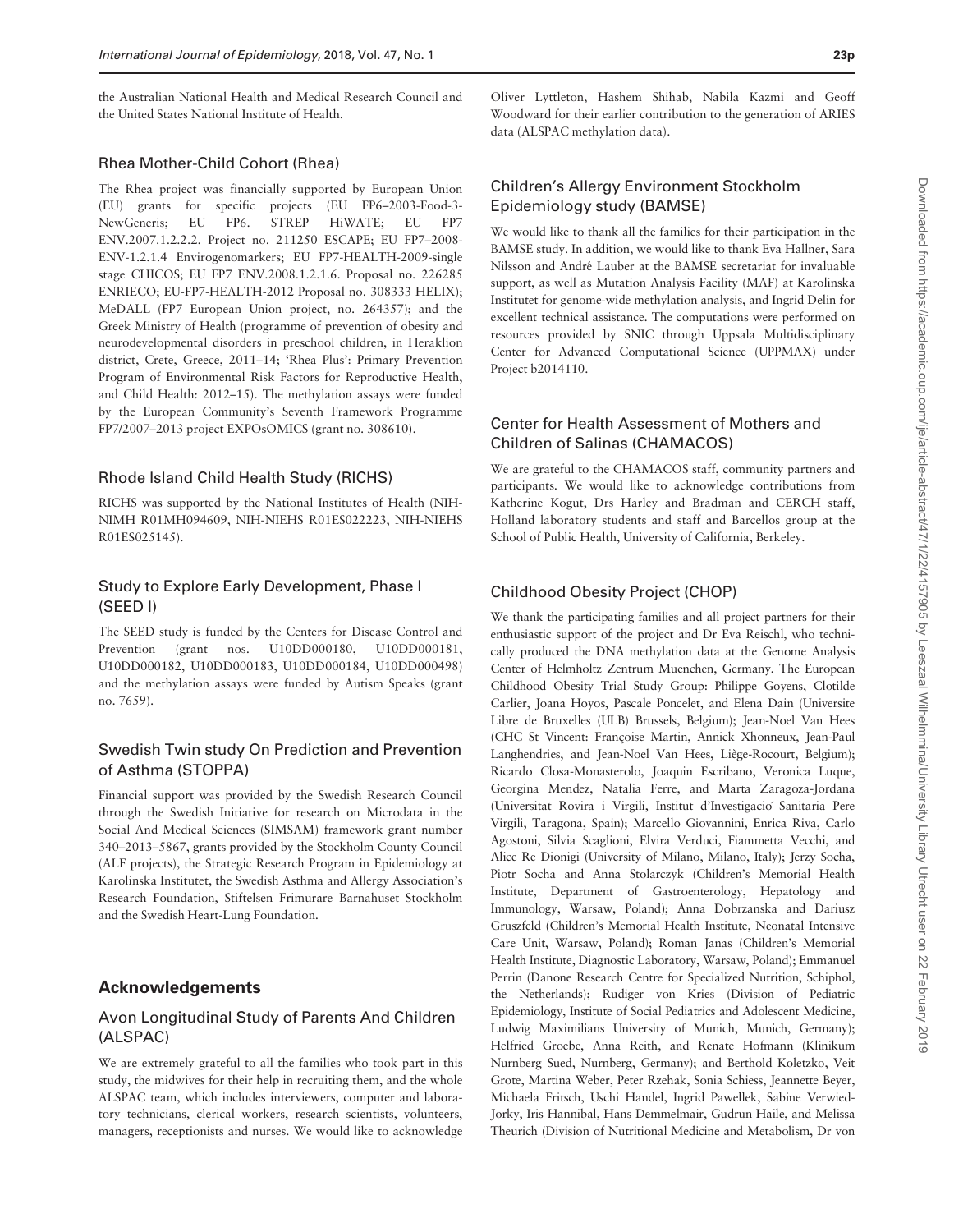Hauner Childrens Hospital, University of Munich Medical Centre, Munich, Germany).

### Children's Health Study (CHS)

We would like to express our sincere gratitude to Steve Graham and Robin Cooley at the California Biobank Program and Genetic Disease Screening Program within the California Department of Public Health for their assistance and advice regarding newborn bloodspots. The biospecimens and/or data used in this study were obtained from the California Biobank Program, (SIS request number(s) 479)' Section 6555(b), 17 CCR. The California Department of Public Health is not responsible for the results or conclusions drawn by the authors of this publication. We are indebted to the school principals, teachers, students and parents in each of the study communities for their cooperation and especially to the members of the health testing field team for their efforts.

### Early Autism Risk Longitudinal Investigation cohort (EARLI)

We thank the families, clinicians, and study staff who participated in EARLI. We thank J.H.B.R. for sample processing and the JHU SNP Center for performing the methylation assays.

### Etudes des Déterminants pré et postnatals précoces du développement et de la santé de l'Enfant (EDEN)

The analysis for EDEN is the result of a 'Collaboration INSERM et CEA-IG-CNG Epigenetique. On behalf of the EDEN Mother-Child Cohort Study Group, we thank the study participants and staff for their participation in this cohort.

### ENVIRonmental influence ON early AGEing (ENVIRonAGE)

The authors acknowledge the participating mothers and neonates, as well as the staff of the maternity ward, midwives and the staff of the clinical laboratory of East-Limburg Hospital in Genk. The authors acknowledge Dr Paolo Vineis for his input and the coordination of EXPOsOMICS. We thank Dr Florence Le Calvez-Kelm, Mr Geoffroy Durand, Mr Cyrille Cuenin and Mr Vincent Cahais for helping in the generation and bioinformatics analysis of the HM450 data at IARC.

### Exploring Perinatal Outcomes in Children (EPOCH)

We thank the participants, families, and the Kaiser Permanenete of Colorado for their support and participation in EPOCH and related studies.

### Flemish Environment and Health Study I (FLEHSI) birth cohort

The authors thank all the children and their parents for their cooperation, and all the field workers and laboratory personnel involved

for their efforts. The authors also thank the groups of Guy Van Camp and Wim Vanden Berghe, University of Antwerp, for their support in the methylation analysis, and the group of Diether Lambrechts at the VIB-KU Leuven Center for Cancer Biology, in particular Matthieu Moisse, for the bioinformatics analysis.

### Genes-environments and Admixture in Latino Americans (GALA II)

We thank the families, patients, and the numerous health care providers and community clinics for their support and participation in GALA II.

### Groningen Expertise Centrum voor Kinderen met Overgewicht (GECKO)

We are grateful to the families who took part in the GECKO Drenthe study, the midwives, gynaecologists, nurses and GPs for their help for recruitment and measurement of participants, and the whole team from the GECKO Drenthe study.

### Generation R Study

The Generation R Study is conducted by the Erasmus Medical Center in close collaboration with the School of Law and Faculty of Social Sciences of the Erasmus University Rotterdam, the Municipal Health Service Rotterdam area, Rotterdam, the Rotterdam Homecare Foundation, Rotterdam and the Stichting Trombosedienst & Artsenlaboratorium Rijnmond (STAR-MDC), Rotterdam. We gratefully acknowledge the contribution of children and parents, general practitioners, hospitals, midwives and pharmacies in Rotterdam. The generation and management of the Illumina 450 K methylation array data (EWAS data) for the Generation R Study was executed by the Human Genotyping Facility of the Genetics Laboratory of the Department of Internal Medicine, Erasmus MC, The Netherlands. We thank Ms Sarah Higgins, Ms Mila Jhamai, Dr Marjolein Peters, DrLisette Stolk, Mr Michael Verbiest and M. Marijn Verkerk for their help in creating the EWAS database and the analysis pipeline.

### Genetics of Glycemic regulation in Gestation and Growth (Gen3G)

The authors acknowledge the blood sampling in pregnancy clinic at the Centre Hospitalier de l'Universite de Sherbrooke (CHUS), and the assistance of clinical research nurses for recruiting women and obtaining consent for the study at the Research Center of CHUS. They also thank the CHUS research in obstetrics services (collaborator JC Pasquier) for organization of biosamples collection at delivery.

### Genetics of Overweight Young Adults (GOYA)

GOYA (Genomics of Obesity in Young Adults) was sampled as a case-cohort study within the Danish National Birth Cohort. The establishment of this cohort was based on a major grant from the Danish National Research Foundation. Additional support for the Danish National Birth Cohort was obtained from the Pharmacy Foundation, the Egmont Foundation, the March of Dimes Birth Defects Foundation and the Augustinus Foundation.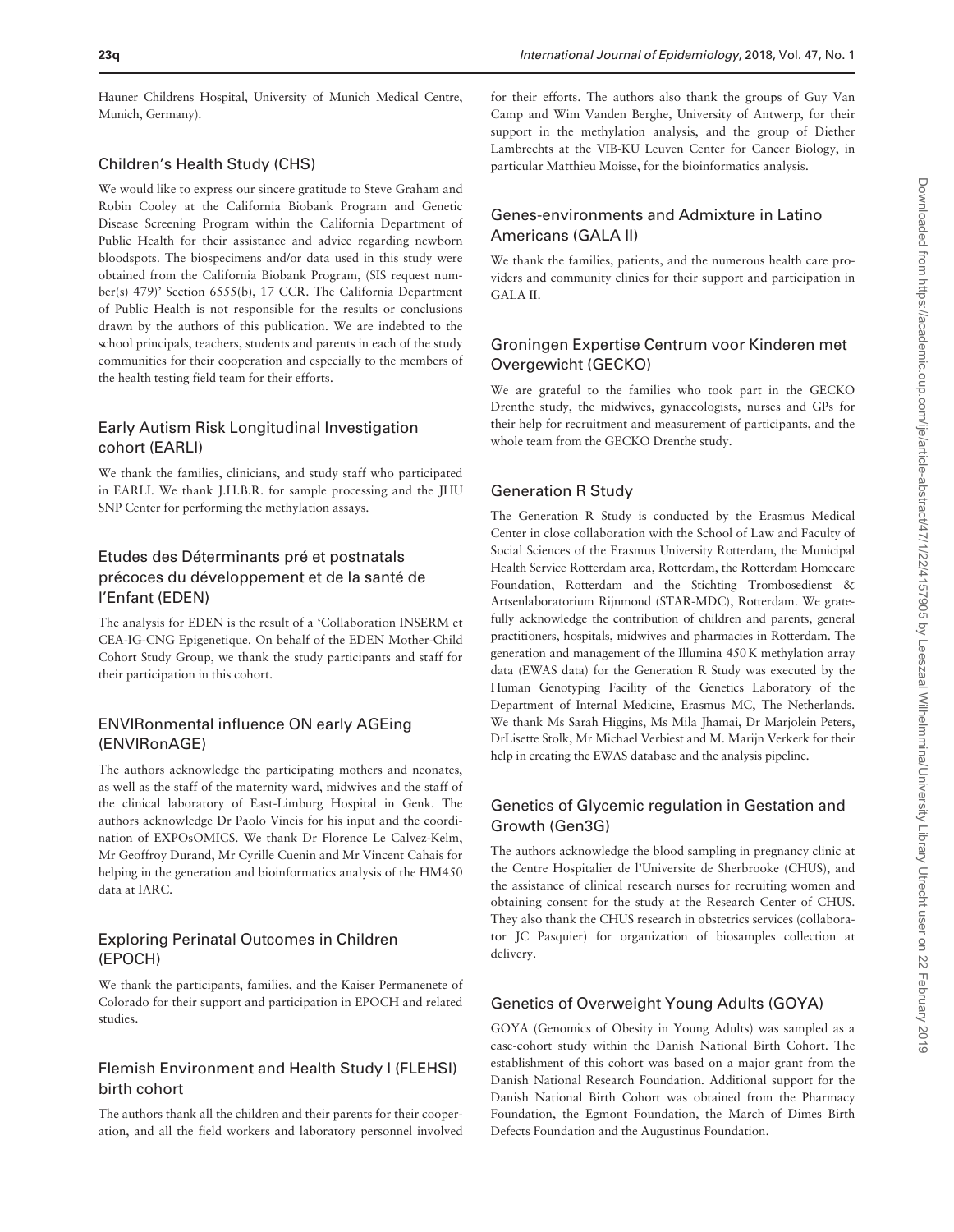#### Healthy Start

We thank all women and children who have taken part in the Healthy Start study. We also thank Mrs Mercedes Martinez, the Healthy Start Study Project Coordinator, Colorado School of Public Health, University of Colorado Denver, and the Healthy Start team for their hard work and dedication.

#### Infancia y Medio Ambiente (INMA)

INMA researchers would like to thank all the participants for their generous collaboration. A full roster of the INMA Project Investigators can be found at [[http://www.proyectoinma.org/presen](http://www.proyectoinma.org/presentacioninma/listado-investigadores/en_listado-investigadores.html) [tacioninma/listado-investigadores/en\\_listado-investigadores.html\]](http://www.proyectoinma.org/presentacioninma/listado-investigadores/en_listado-investigadores.html).

### Inner City Asthma Consortium (ICAC) EPIGEN **Cohort**

We would like to extend our gratitude to the investigators, participants, and their families.

#### Isle of Wight (IoW)

The IoW cohorts acknowledges the great help provided by the nurses at the David Hide Asthma and Allergy Research Centre led by Professor Hasan Arshad, Stephen Potter for data management, Faisal Rezwan and Cory White from the University of Southampton in DNA methylation data pre-processing and Nikki Graham for sample processing. We greatly appreciate the support of the participating families in 1989 birth cohort and the 3rd Generation study.

#### Norwegian Mother and Child Study (MoBa)

We are grateful to all the participating families in Norway who take part in the ongoing MoBa cohort study. We also acknowledge Dr Frank Day of NIEHS, Dr Jianping Jin of Westat, and Elin Alsaker of the National Institute of Public Health, Bergen, Norway for their expert computational and data management assistance. We thank Dr Florence Le Calvez-Kelm, Dr Hector Hernandez-Vargas, Mr Geoffroy Durand and Mrs Marie-Pierre Cros for helping in the generation and bioinformatics analysis of the HM450 data at IARC.

#### Norway Facial Clefts Study (NCL)

We thank all individuals for participating in the Norway Facial Clefts Study.

#### Newborn Epigenetics Study (NEST)

We thank the parents and other caregivers of the Newborn Epigenetics Study. We also thank the field and laboratory staff for their effort.

#### Northern Finland Birth Cohorts (NFBC) 1966

We thank the late Professor Paula Rantakallio (launch of NFBC1966), the participants in the 31yrs and 46yrs study and the NFBC project center.

#### Northern Finland Birth Cohorts (NFBC) 1986

We thank Professor Anna-Liisa Hartikainen (launch of NFBC1986), the participants in the study and the NFBC project center.

#### New Hampshire Birth Cohort Study (NHBCS)

We would like to thank all the families that participated in NHBCS, as well as the staff involved in recruitment, fieldwork and data collection.

### Prevention and Incidence of Asthma and Mite Allergy (PIAMA)

The authors thank all the children and their parents for their cooperation. The authors also thank all the fieldworkers and laboratory personnel involved for their efforts, and Marjan Tewis for data management.

#### Piccoli+

Our thanks go to all the families who took part in this study, to the midwives for their help in recruiting them, and to the whole  $PICCOLI + team$ , which includes doctors, nurses, research scientists and computer/laboratory technicians. The authors acknowledge Dr Paolo Vineis for his input and the coordination of EXPOsOMICS. We thank Dr Florence Le Calvez-Kelm, Mr Geoffroy Durand, Mr Cyrille Cuenin and Mr Vincent Cahais for helping in the generation and bioinformatics analysis of the HM450 data at IARC.

### The Prediction and Prevention of Preeclampsia and Intrauterine Growth Restriction Study (PREDO)

We thank all the children and their parents for participation. We also thank all the research nurses, research assistants, and laboratory personnel involved in the Predo study.

#### Project Viva

We are indebted to the Project Viva mothers, children and families for their ongoing participation.

### The Western Australian Pregnancy Cohort (Raine) **Study**

We would like to acknowledge the Raine Study participants for their ongoing participation in the study and the Raine Study Team for study coordination and data collection.

#### Rhea Mother-Child Cohort (Rhea)

We thank all of the participants of the Rhea study and the interviewers, statisticians and hospital personnel for their cooperation and contribution to this study. The authors acknowledge Dr Paolo Vineis for his input and the coordination of EXPOsOMICS. We thank Dr Florence Le Calvez-Kelm, Mr Geoffroy Durand, Mr Cyrille Cuenin and Mr Vincent Cahais for helping in the generation and bioinformatics analysis of the HM450 data at IARC.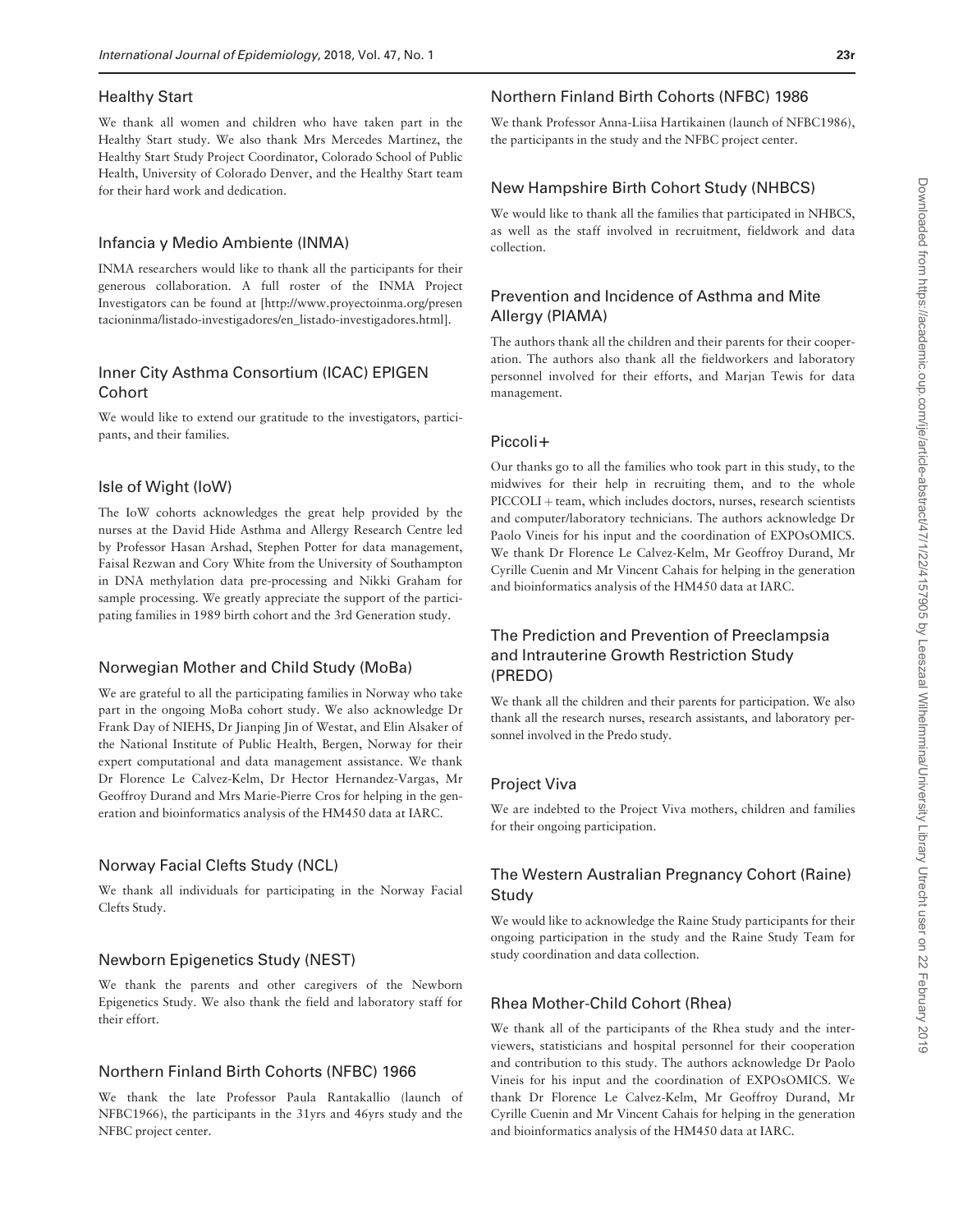### <span id="page-20-0"></span>Rhode Island Child Health Study (RICHS)

We would like to thank all the families that participated in the RICHS study, as well as the clinical and research staff involved in recruitment and data collection.

### Study to Explore Early Development, Phase I (SEED I)

We would like to thank members of the Johns Hopkins Biological Repository (JHBR) for their help pulling and aliquoting samples and to members of the Johns Hopkins Center for Epigenetics for running the methylation assays.

### Swedish Twin study On Prediction and Prevention of Asthma (STOPPA)

We are grateful to all the twins and their parents who took part in this study, the Swedish Twin Registry and the whole STOPPA team, which includes research nurses and data collectors, database managers and research scientists, volunteers and laboratory technicians. We would also like to acknowledge the sites around Sweden for their great collaboration during our visits for clinical examinations.

Conflict of interest: G.H.K. received grant support from the Netherlands Lung Foundation and the European Commission for the studies reported in this manuscript, and funding from TEVA, The Netherlands and Vertex, outside the submitted work.

### References

- 1. Groom A, Elliott HR, Embleton ND, Relton CL. Epigenetics and child health: basic principles. Arch Dis Child 2011;96: 863–9.
- 2. Burris HH, Baccarelli AA. Environmental epigenetics: from novelty to scientific discipline. J Appl Toxicol 2014;34:113–16.
- 3. Bakulski KM, Fallin MD. Epigenetic epidemiology: promises for public health research. Environ Mol Mutagen 2014;55:171–83.
- 4. Marsit CJ. Influence of environmental exposure on human epigenetic regulation. J Exp Biol 2015;218(Pt 1):71–79.
- 5. Reik W, Dean W, Walter J. Epigenetic reprogramming in mammalian development. Science 2001;293:1089–93.
- 6. Godfrey KM, Costello PM, Lillycrop KA. The developmental environment, epigenetic biomarkers and long-term health. J Dev Orig Health Dis 2015;6:399–406.
- 7. Barker DJ. Fetal origins of coronary heart disease. BMJ 1995; 311:171–74.
- 8. Gluckman PD, Hanson MA, Cooper C, Thornburg KL. Effect of in utero and early-life conditions on adult health and disease. N Engl J Med 2008;359:61–73.
- 9. Godfrey KM, Barker DJ. Fetal nutrition and adult disease. Am J Clin Nutr 2000;71(Suppl 5):1344–52S.
- 10. Moller SE, Ajslev TA, Andersen CS, Dalgard C, Sorensen TI. Risk of childhood overweight after exposure to tobacco smoking in prenatal and early postnatal life. PLoS One 2014;9:e109184.
- 11. Roseboom TJ, Painter RC, van Abeelen AF, Veenendaal MV, de Rooij SR. Hungry in the womb: what are the consequences? Lessons from the Dutch famine. Maturitas 2011;70:141–45.
- 12. Yu Z, Han S, Zhu J, Sun X, Ji C, Guo X. Pre-pregnancy body mass index in relation to infant birth weight and offspring overweight/obesity: a systematic review and meta-analysis. PLoS One 2013;8:e61627.
- 13. Richmond RC, Timpson NJ, Sorensen TI. Exploring possible epigenetic mediation of early-life environmental exposures on adiposity and obesity development. Int J Epidemiol 2015;44:1191–98.
- 14. Reese SE, Zhao S, Wu MC et al. DNA methylation score as a biomarker in newborns for sustained maternal smoking during pregnancy. Environ Health Perspect 2017;125:760–66.
- 15. Ladd-Acosta C, Fallin MD. The role of epigenetics in genetic and environmental epidemiology. Epigenomics 2016;8:271–83.
- 16. Valeri L, Reese SL, Zhao S et al. Misclassified exposure in epigenetic mediation analyses. Does DNA methylation mediate effects of smoking on birthweight? Epigenomics 2017;9:253–65.
- 17. Heijmans BT, Tobi EW, Stein AD et al. Persistent epigenetic differences associated with prenatal exposure to famine in humans. Proc Natl Acad Sci U S A 2008;105:17046–49.
- 18. Benke KS, Nivard MG, Velders FP et al. A genome-wide association meta-analysis of preschool internalizing problems. J Am Acad Child Adolesc Psychiatry 2014;53:667–76 e7.
- 19. Bonnelykke K, Sleiman P, Nielsen K et al. A genome-wide association study identifies CDHR3 as a susceptibility locus for early childhood asthma with severe exacerbations. Nat Genet 2014; 46:51–55.
- 20. Bradfield JP, Taal HR, Timpson NJ et al. A genome-wide association meta-analysis identifies new childhood obesity loci. Nat Genet 2012;44:526–31.
- 21. Felix JF, Bradfield JP, Monnereau C et al. Genome-wide association analysis identifies three new susceptibility loci for childhood body mass index. Hum Mol Genet 2016;25:389–403.
- 22. Horikoshi M, Yaghootkar H, Mook-Kanamori DO et al. New loci associated with birth weight identify genetic links between intrauterine growth and adult height and metabolism. Nat Genet 2013;45:76–82.
- 23. Pappa I, St Pourcain B, Benke K, et al. A genome-wide approach to children's aggressive behavior: The EAGLE consortium. Am J Med Genet B Neuropsychiatr Genet 2016;161:562–72.
- 24. Paternoster L, Standl M, Waage J et al. Multi-ancestry genomewide association study of 21, 000 cases and 95, 000 controls identifies new risk loci for atopic dermatitis. Nat Genet 2015;47: 1449–56.
- 25. van der Valk RJ, Duijts L, Timpson NJ et al. Fraction of exhaled nitric oxide values in childhood are associated with 17q11.2-q12 and 17q12-q21 variants. J Allergy Clin Immunol 2014;134: 46–55.
- 26. Bibikova M, Barnes B, Tsan C et al. High density DNA methylation array with single CpG site resolution. Genomics 2011;98: 288–95.
- 27. Moran S, Arribas C, Esteller M. Validation of a DNA methylation microarray for 850, 000 CpG sites of the human genome enriched in enhancer sequences. Epigenomics 2016;8:389–99.
- 28. Engel SM, Joubert BR, Wu MC et al. Neonatal genome-wide methylation patterns in relation to birth weight in the Norwegian Mother and Child Cohort. Am J Epidemiol 2014; 179:834–42.
- 29. Joubert BR, Haberg SE, Nilsen RM et al. 450 K epigenome-wide scan identifies differential DNA methylation in newborns related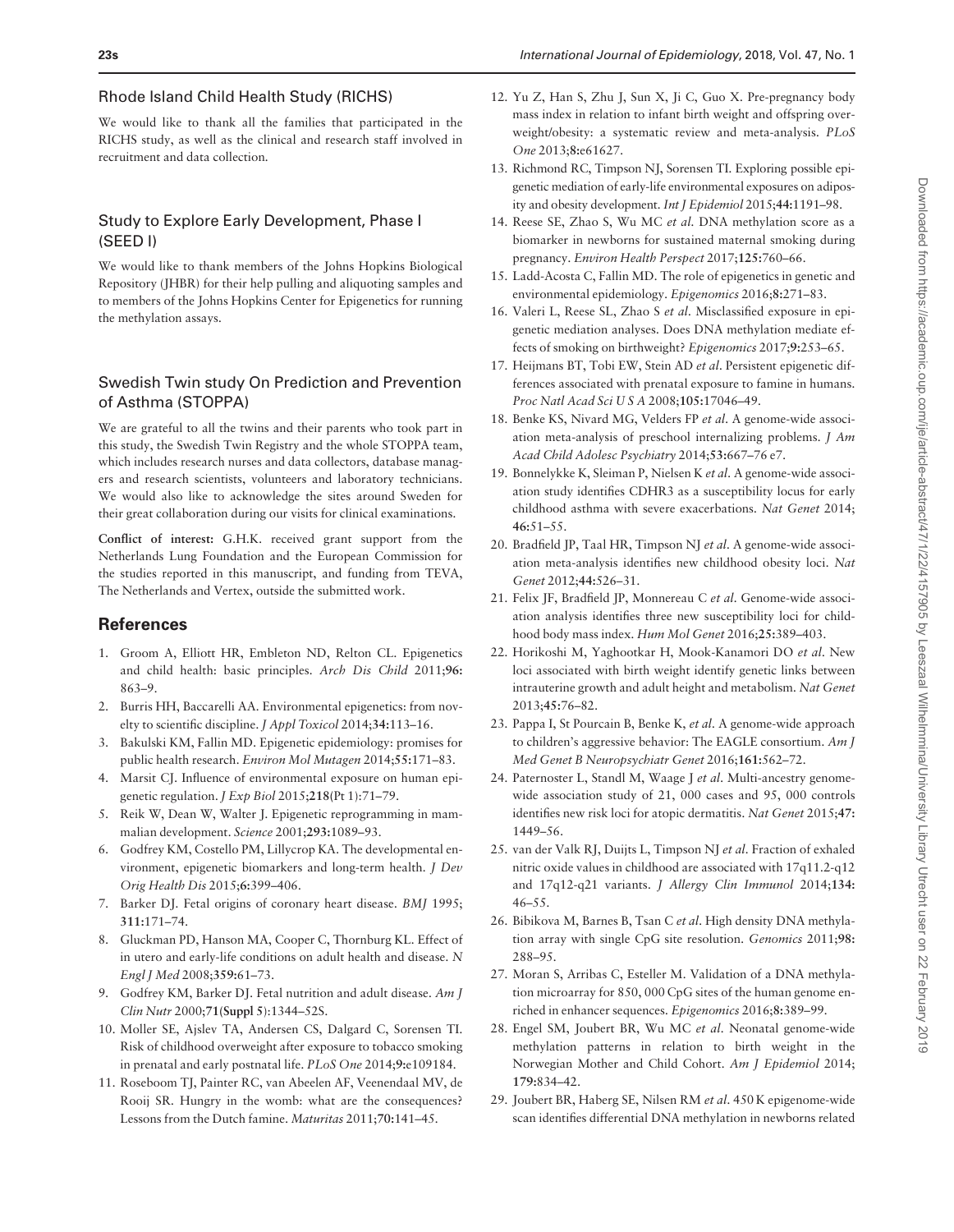<span id="page-21-0"></span>to maternal smoking during pregnancy. Environ Health Perspect 2012;120:1425–31.

- 30. Richmond RC, Simpkin AJ, Woodward G, et al. Prenatal exposure to maternal smoking and offspring DNA methylation across the lifecourse: findings from the Avon Longitudinal Study of Parents and Children (ALSPAC). Hum Mol Genet 2015;24: 2201–17.
- 31. Sharp GC, Lawlor DA, Richmond RC et al. Maternal prepregnancy BMI and gestational weight gain, offspring DNA methylation and later offspring adiposity: findings from the Avon Longitudinal Study of Parents and Children. Int J Epidemiol 2015;44:1288–304.
- 32. Joubert BR, Felix JF, Yousefi P et al. DNA methylation in newborns and maternal smoking in pregnancy: genome-wide consortium meta-analysis. Am J Hum Genet 2016;98:680-96.
- 33. Psaty BM, O'Donnell CJ, Gudnason V et al. Cohorts for Heart and Aging Research in Genomic Epidemiology (CHARGE) Consortium: Design of prospective meta-analyses of genomewide association studies from 5 cohorts. Circ Cardiovasc Genet 2009;2:73–80.
- 34. Willer CJ, Li Y, Abecasis GR. METAL: fast and efficient metaanalysis of genomewide association scans. Bioinformatics 2010; 26:2190–91.
- 35. Gruzieva O, Xu CJ, Breton CV et al. Epigenome-wide metaanalysis of methylation in children related to prenatal NO2 air pollution exposure. Environ Health Perspect 2017;125: 104–10.
- 36. Lawlor DA, Harbord RM, Sterne JA, Timpson N, Davey Smith G. Mendelian randomization: using genes as instruments for making causal inferences in epidemiology. Stat Med 2008;27: 1133–63.
- 37. Relton CL, Davey Smith G. Epigenetic epidemiology of common complex disease: prospects for prediction, prevention, and treatment. PLoS Med 2010;7:e1000356.
- 38. Relton CL, Davey Smith G. Two-step epigenetic Mendelian randomization: a strategy for establishing the causal role of epigenetic processes in pathways to disease. Int J Epidemiol 2012;41: 161–76.
- 39. Ladd-Acosta C, Shu C, Lee BK et al. Presence of an epigenetic signature of prenatal cigarette smoke exposure in childhood. Environ Res 2016;144(Pt A):139–48.
- 40. Yousefi P, Huen K, Dave V, Barcellos L, Eskenazi B, Holland N. Sex differences in DNA methylation assessed by 450 K BeadChip in newborns. BMC Genomics 2015;16:911.
- 41. Rijlaarsdam J, Pappa I, Walton E et al. An epigenome-wide association meta-analysis of prenatal maternal stress in neonates: A model approach for replication. Epigenetics 2016; 11:140–49.
- 42. Relton CL, Gaunt T, McArdle W et al. Data Resource Profile: Accessible Resource for Integrated Epigenomic Studies (ARIES). Int J Epidemiol 2015;44:1181–90.
- 43. Rzehak P, Saffery R, Reischl E et al. Maternal smoking during pregnancy and DNA methylation in children at age 5.5 years: epigenome-wide-analysis in the European Childhood Obesity Project (CHOP) Study. PLoS One 2016;11:e0155554.
- 44. Joubert BR, den Dekker HT, Felix JF, et al. Maternal plasma folate impacts differential DNA methylation in an epigenome-wide meta-analysis of newborns. Nat Commun 2016;7:10577.
- 45. Kupers LK, Xu X, Jankipersadsing SA et al. DNA methylation mediates the effect of maternal smoking during pregnancy on birthweight of the offspring. Int J Epidemiol 2015;44: 1224–37.
- 46. Everson TM, Lyons G, Zhang H et al. DNA methylation loci associated with atopy and high serum IgE: a genome-wide application of recursive random forest feature selection. Genome Med 2015;7:89.
- 47. Lockett GA, Soto-Ramirez N, Ray MA et al. Association of season of birth with DNA methylation and allergic disease. Allergy 2016;71:1314–24.
- 48. Yousefi P, Huen K, Aguilar Schall R, et al. Considerations for normalization of DNA methylation data by Illumina 450 K BeadChip assay in population studies. Epigenetics 2013;8: 1141–52.
- 49. Yousefi P, Huen K, Quach H et al. Estimation of blood cellular heterogeneity in newborns and children for epigenomewide association studies. Environ Mol Mutagen 2015;56: 751–58.
- 50. Zhong J, Agha G, Baccarelli AA. The role of DNA methylation in cardiovascular risk and disease: methodological aspects, study design, and data analysis for epidemiological studies. Circ Res 2016;118:119–31.
- 51. Wu MC, Joubert BR, Kuan PF et al. A systematic assessment of normalization approaches for the Infinium 450 K methylation platform. Epigenetics 2014;9:318–29.
- 52. Zhao N, Bell DA, Maity A et al. Global analysis of methylation profiles from high resolution CpG data. Genet Epidemiol 2015; 39:53–64.
- 53. Oros Klein K, Grinek S, Bernatsky S et al. funtooNorm: an R package for normalization of DNA methylation data when there are multiple cell or tissue types. Bioinformatics 2016;32: 593–95.
- 54. Aryee MJ, Jaffe AE, Corrada-Bravo H et al. Minfi: a flexible and comprehensive bioconductor package for the analysis of Infinium DNA methylation microarrays. Bioinformatics 2014; 30:1363–69.
- 55. Gruzieva O, Xu CJ, Breton CV et al. Epigenome-wide metaanalysis of methylation in children related to prenatal NO2 air pollution exposure. Environ Health Perspect 2017;125: 104–10.
- 56. Houseman EA, Accomando WP, Koestler DC et al. DNA methylation arrays as surrogate measures of cell mixture distribution. BMC Bioinformatics 2012;13:86.
- 57. Reinius LE, Acevedo N, Joerink M et al. Differential DNA methylation in purified human blood cells: implications for cell lineage and studies on disease susceptibility. PLoS One 2012;7: e41361.
- 58. Bakulski KM, Feinberg JI, Andrews SV et al. DNA methylation of cord blood cell types: Applications for mixed cell birth studies. Epigenetics. 2016;11:354–62.
- 59. Gervin K, Page CM, Aass HC et al. Cell type specific DNA methylation in cord blood: a 450 K-reference data set and cell count-based validation of estimated cell type composition. Epigenetics 2016;11:690–98.
- 60. Rakyan VK, Down TA, Balding DJ, Beck S. Epigenome-wide association studies for common human diseases. Nat Rev Genet 2011;12:529–41.